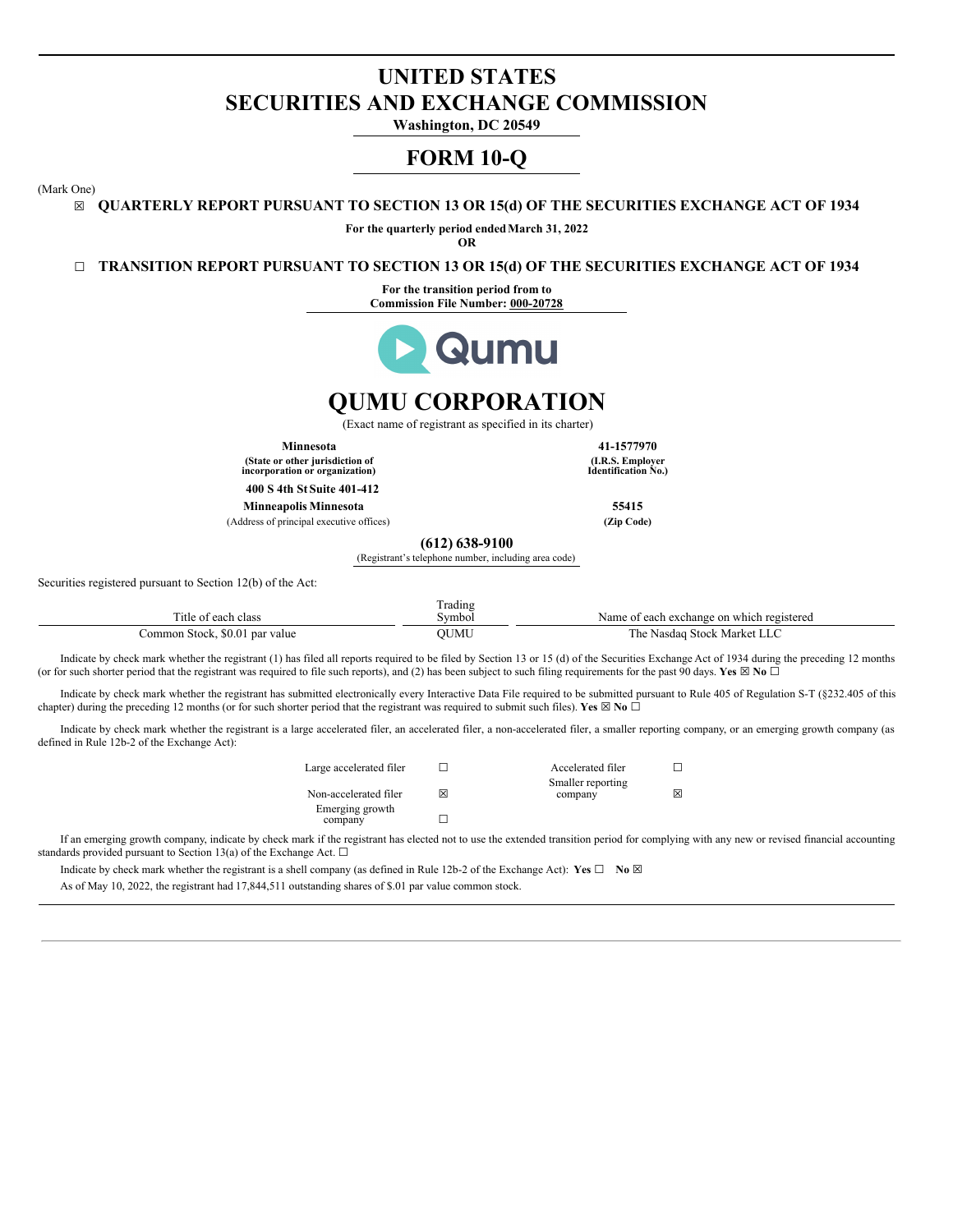## **QUMU CORPORATION FORM 10-Q TABLE OF CONTENTS FOR THE QUARTER ENDED MARCH 31, 2022**

<span id="page-1-0"></span>

|                   | <b>Description</b>                                                                    | Page            |
|-------------------|---------------------------------------------------------------------------------------|-----------------|
| <b>PART1</b>      | <b>FINANCIAL INFORMATION</b>                                                          |                 |
| Item 1.           | <b>Financial Statements (unaudited)</b>                                               |                 |
|                   | <b>Condensed Consolidated Balance Sheets</b>                                          | $\overline{3}$  |
|                   | <b>Condensed Consolidated Statements of Operations</b>                                |                 |
|                   | <b>Condensed Consolidated Statements of Comprehensive Loss</b>                        |                 |
|                   | <b>Condensed Consolidated Statements of Stockholders' Equity</b>                      | <u>6</u>        |
|                   | <b>Condensed Consolidated Statements of Cash Flows</b>                                |                 |
|                   | <b>Notes to Condensed Consolidated Financial Statements</b>                           | $\underline{8}$ |
| Item 2.           | Management's Discussion and Analysis of Financial Condition and Results of Operations | 15              |
| Item 3.           | <b>Ouantitative and Qualitative Disclosures about Market Risk</b>                     | 23              |
| Item 4.           | <b>Controls and Procedures</b>                                                        | 23              |
| <b>PART II</b>    | <b>OTHER INFORMATION</b>                                                              | 24              |
| Item 1.           | <b>Legal Proceedings</b>                                                              | 24              |
| Item 1A.          | <b>Risk Factors</b>                                                                   | 24              |
| Item 2.           | Unregistered Sales of Equity Securities and Use of Proceeds                           | 24              |
| Item $3.$         | <b>Defaults Upon Senior Securities</b>                                                | 24              |
| Item 4.           | <b>Mine Safety Disclosures</b>                                                        | 24              |
| Item 5.           | <b>Other Information</b>                                                              | 24              |
| Item 6.           | <b>Exhibits</b>                                                                       | 25              |
| <b>SIGNATURES</b> |                                                                                       | 26              |
|                   |                                                                                       |                 |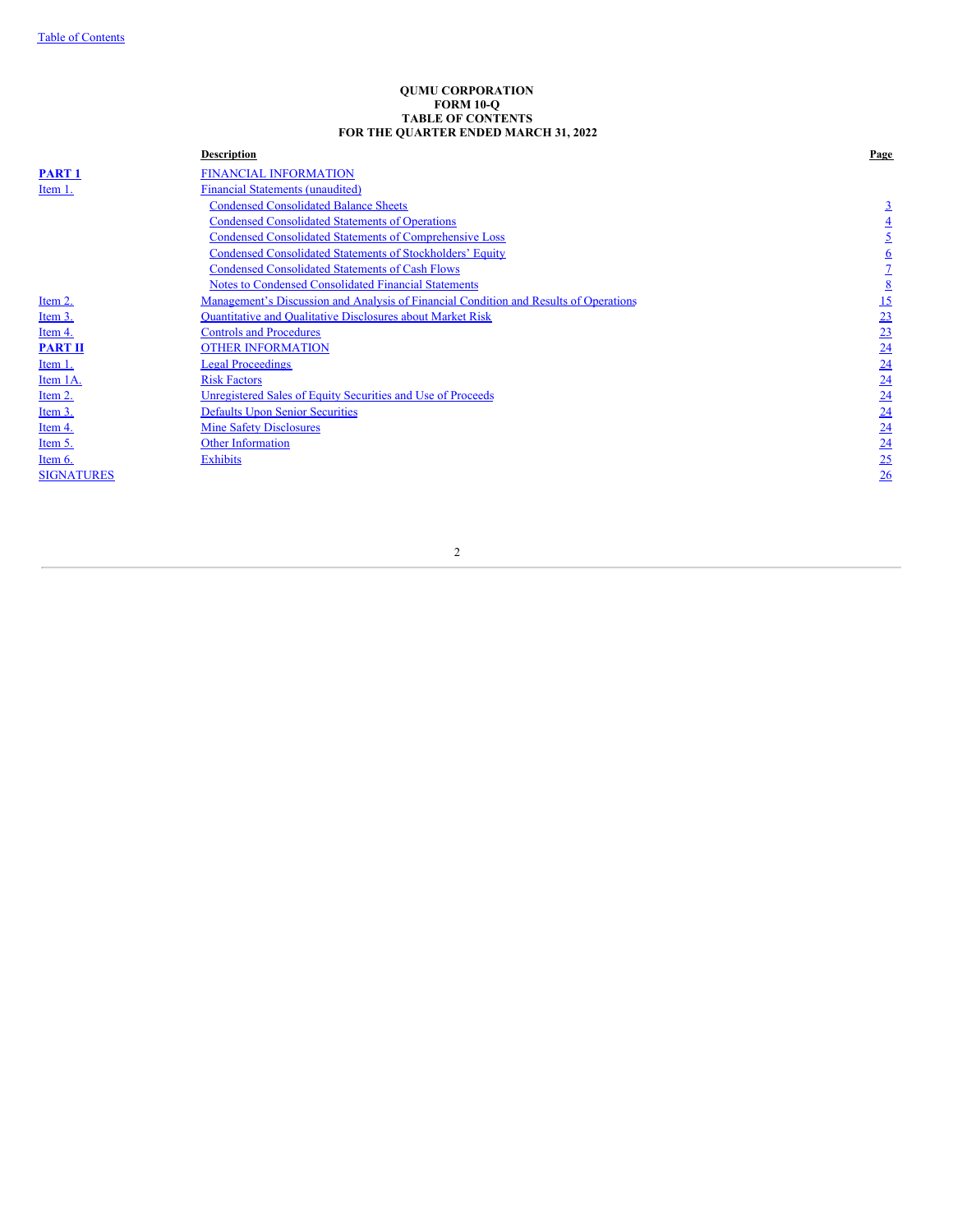## <span id="page-2-1"></span><span id="page-2-0"></span>**PART 1 – FINANCIAL INFORMATION Item 1. Financial Statements (unaudited)**

## **QUMU CORPORATION CONDENSED CONSOLIDATED BALANCE SHEETS (in thousands, except share data)**

|                                                                                                 |              | March 31,<br>2022 |               | December 31,<br>2021 |
|-------------------------------------------------------------------------------------------------|--------------|-------------------|---------------|----------------------|
| Assets                                                                                          |              | (unaudited)       |               |                      |
| Current assets:                                                                                 |              |                   |               |                      |
| Cash and cash equivalents                                                                       | $\mathbb{S}$ | 15,464            | $^{\circ}$    | 20.563               |
| Receivables, net of allowance for credit losses of \$42 and \$42, respectively                  |              | 3,679             |               | 3,709                |
| Contract assets                                                                                 |              | 563               |               | 446                  |
| Income tax receivable                                                                           |              | 653               |               | 556                  |
| Prepaid expenses and other current assets                                                       |              | 2,538             |               | 2,184                |
| Total current assets                                                                            |              | 22,897            |               | 27,458               |
| Property and equipment, net of accumulated depreciation of \$1,599 and \$1,544, respectively    |              | 284               |               | 337                  |
| Right of use assets – operating leases                                                          |              | 96                |               | 146                  |
| Intangible assets, net                                                                          |              | 1,223             |               | 1,388                |
| Goodwill                                                                                        |              | 7,180             |               | 7,388                |
| Deferred income taxes, non-current                                                              |              | 17                |               | 17                   |
| Other assets, non-current                                                                       |              | 351               |               | 362                  |
| <b>Total</b> assets                                                                             | $\mathbb{S}$ | 32,048            | $\mathbb{S}$  | 37,096               |
| Liabilities and Stockholders' Equity                                                            |              |                   |               |                      |
| <b>Current liabilities:</b>                                                                     |              |                   |               |                      |
| Accounts payable and other accrued liabilities                                                  | \$           | 3,063             | $\mathbb{S}$  | 2,742                |
| Accrued compensation                                                                            |              | 2.329             |               | 1,725                |
| Deferred revenue                                                                                |              | 10,122            |               | 10,862               |
| Operating lease liabilities                                                                     |              | 435               |               | 597                  |
| Financing obligations                                                                           |              | 5,350             |               | 5,502                |
| Warrant liability                                                                               |              | 735               |               | 801                  |
| Total current liabilities                                                                       |              | 22,034            |               | 22,229               |
| Long-term liabilities:                                                                          |              |                   |               |                      |
| Deferred revenue, non-current                                                                   |              | 1,167             |               | 1,507                |
| Income taxes payable, non-current                                                               |              | 636               |               | 630                  |
| Operating lease liabilities, non-current                                                        |              |                   |               | 21                   |
| Financing obligations, non-current                                                              |              | 100               |               | 113                  |
| Total long-term liabilities                                                                     |              | 1.903             |               | 2.271                |
| <b>Total liabilities</b>                                                                        |              | 23,937            |               | 24,500               |
| Commitments and contingencies (Note 3)                                                          |              |                   |               |                      |
| Stockholders' equity:                                                                           |              |                   |               |                      |
| Preferred stock, \$0.01 par value, authorized 250,000 shares, no shares issued and outstanding  |              |                   |               |                      |
| Common stock, \$0.01 par value, authorized 29,750,000 shares, issued and outstanding 17,865,088 |              | 179               |               | 178                  |
| and 17,786,959, respectively<br>Additional paid-in capital                                      |              | 105,993           |               | 105,655              |
| Accumulated deficit                                                                             |              | (95, 333)         |               | (90, 693)            |
| Accumulated other comprehensive loss                                                            |              | (2,728)           |               | (2, 544)             |
| Total stockholders' equity                                                                      |              | 8,111             |               | 12,596               |
|                                                                                                 | $\mathbf S$  |                   | <sup>\$</sup> |                      |
| Total liabilities and stockholders' equity                                                      |              | 32,048            |               | 37,096               |

<span id="page-2-2"></span>See accompanying notes to unaudited condensed consolidated financial statements.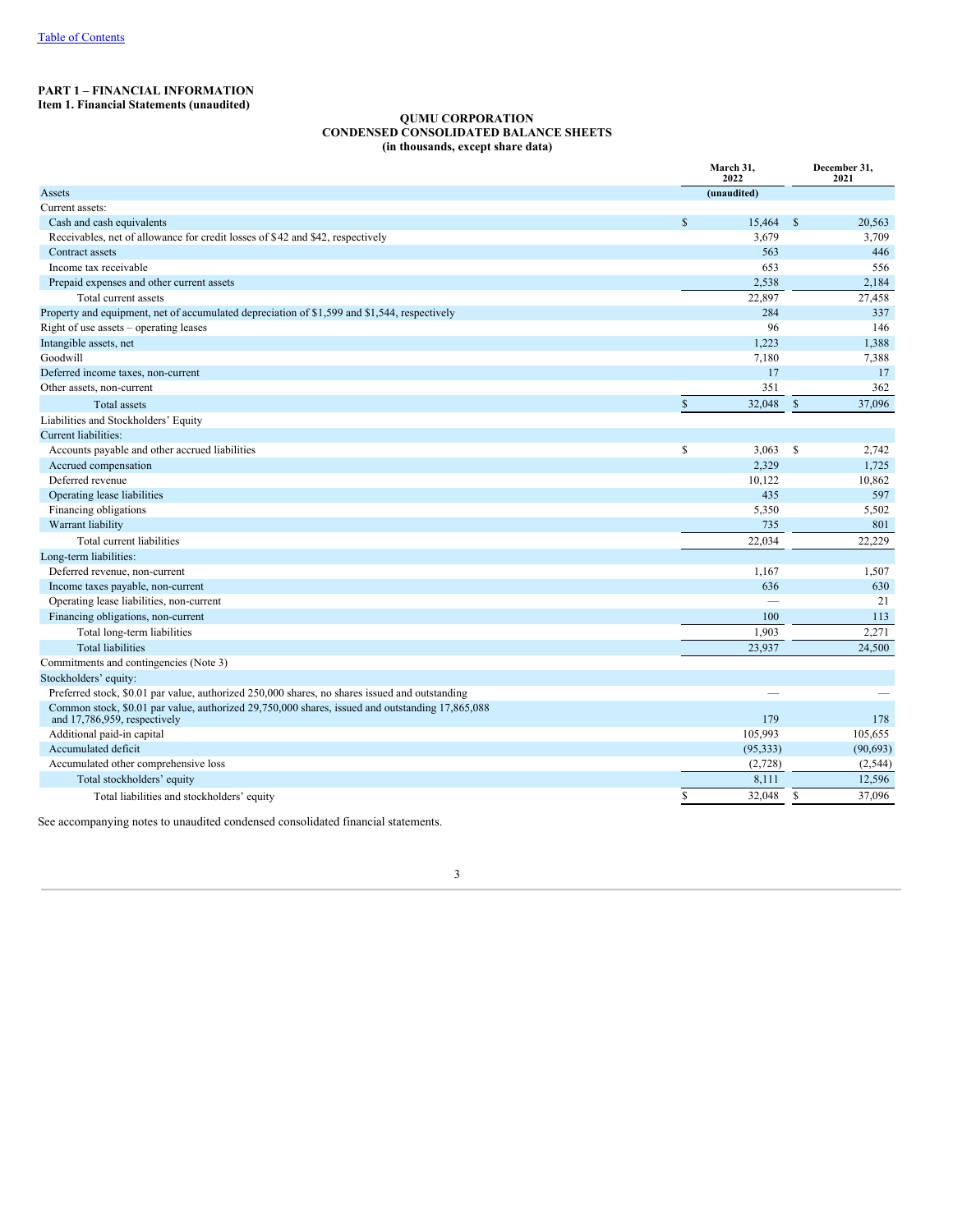### **QUMU CORPORATION CONDENSED CONSOLIDATED STATEMENTS OF OPERATIONS (unaudited – in thousands, except per share data)**

|                                                |  |              | <b>Three Months Ended</b> | March 31.    |          |
|------------------------------------------------|--|--------------|---------------------------|--------------|----------|
|                                                |  |              | 2022                      |              | 2021     |
| Revenues:                                      |  |              |                           |              |          |
| Software licenses and appliances               |  | S            | 111                       | <sup>S</sup> | 108      |
| Service                                        |  |              | 4,829                     |              | 5,712    |
| <b>Total revenues</b>                          |  |              | 4,940                     |              | 5,820    |
| Cost of revenues:                              |  |              |                           |              |          |
| Software licenses and appliances               |  |              | 31                        |              | 64       |
| Service                                        |  |              | 1,379                     |              | 1,503    |
| Total cost of revenues                         |  |              | 1,410                     |              | 1,567    |
| Gross profit                                   |  |              | 3,530                     |              | 4,253    |
| Operating expenses:                            |  |              |                           |              |          |
| Research and development                       |  |              | 1,825                     |              | 2,030    |
| Sales and marketing                            |  |              | 3,808                     |              | 4,476    |
| General and administrative                     |  |              | 2,443                     |              | 2,527    |
| Amortization of purchased intangibles          |  |              | 156                       |              | 162      |
| Total operating expenses                       |  |              | 8,232                     |              | 9,195    |
| Operating loss                                 |  |              | (4,702)                   |              | (4,942)  |
| Other income (expense):                        |  |              |                           |              |          |
| Interest expense, net                          |  |              | (70)                      |              | (54)     |
| Decrease in fair value of derivative liability |  |              |                           |              | 37       |
| Decrease in fair value of warrant liability    |  |              | 66                        |              | 357      |
| Other, net                                     |  |              | (28)                      |              | 62       |
| Total other income (expense), net              |  |              | (32)                      |              | 402      |
| Loss before income taxes                       |  |              | (4, 734)                  |              | (4,540)  |
| Income tax benefit                             |  |              | (94)                      |              | (90)     |
| Net loss                                       |  | $\mathsf{S}$ | $(4,640)$ \$              |              | (4, 450) |
| Net loss per share - basic:                    |  |              |                           |              |          |
| Net loss per share - basic                     |  | \$           | $(0.26)$ \$               |              | (0.27)   |
| Weighted average shares outstanding - basic    |  |              | 18,014                    |              | 16,443   |
| Net loss per share - diluted:                  |  |              |                           |              |          |
| Loss attributable to common shareholders       |  | \$           | $(4,640)$ \$              |              | (4,807)  |
| Net loss per share - diluted                   |  | \$           | $(0.26)$ \$               |              | (0.29)   |
| Weighted average shares outstanding – diluted  |  |              | 18,014                    |              | 16,679   |

<span id="page-3-0"></span>See accompanying notes to unaudited condensed consolidated financial statements.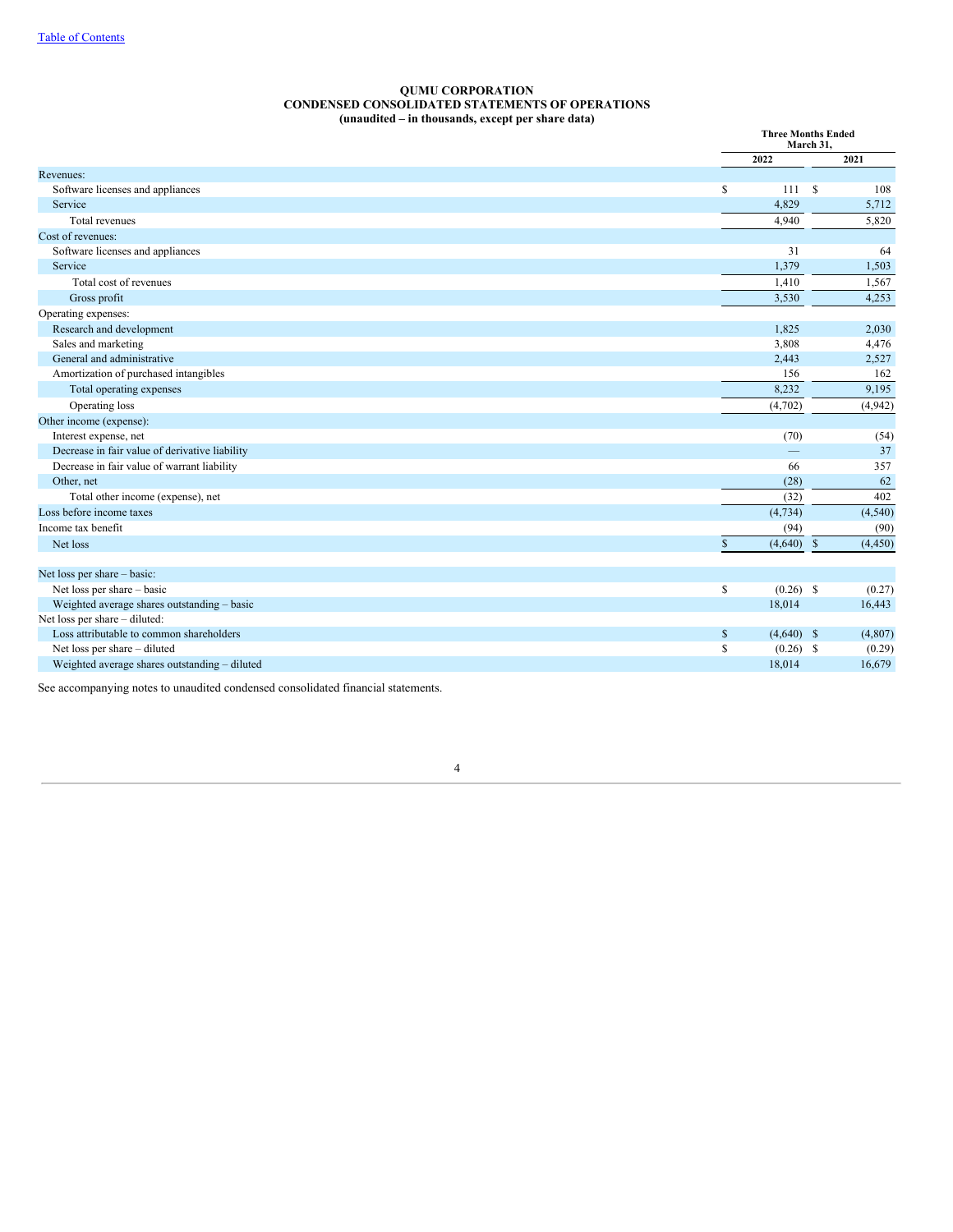### **QUMU CORPORATION CONDENSED CONSOLIDATED STATEMENTS OF COMPREHENSIVE LOSS (unaudited - in thousands)**

|                                                        |         | <b>Three Months Ended</b><br>March 31. |
|--------------------------------------------------------|---------|----------------------------------------|
|                                                        | 2022    | 2021                                   |
| Net loss                                               | (4,640) | (4, 450)                               |
| Other comprehensive loss:                              |         |                                        |
| Net change in foreign currency translation adjustments | (184)   | (21)                                   |
| Total other comprehensive loss                         | (184)   | (21)                                   |
| Total comprehensive loss                               | (4,824) | (4, 471)                               |

<span id="page-4-0"></span>See accompanying notes to unaudited condensed consolidated financial statements.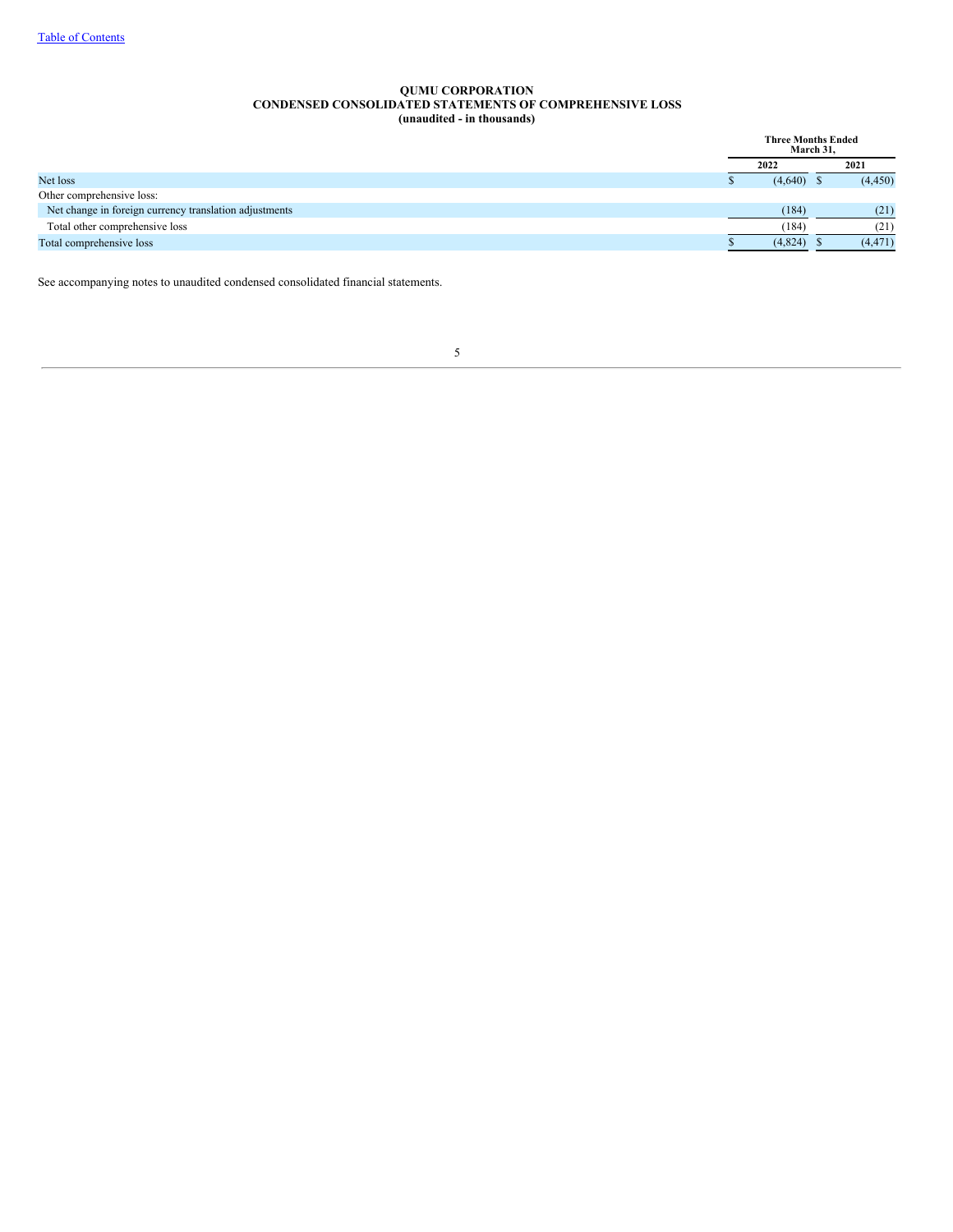## **QUMU CORPORATION CONDENSED CONSOLIDATED STATEMENTS OF STOCKHOLDERS' EQUITY (unaudited – in thousands)**

|                                                                                     | <b>Common Stock</b> |  |        | <b>Additional</b><br>Paid-in |         |  | Accumulated |  | Accumulated<br>Other<br>Comprehensive |  |          |
|-------------------------------------------------------------------------------------|---------------------|--|--------|------------------------------|---------|--|-------------|--|---------------------------------------|--|----------|
|                                                                                     | <b>Shares</b>       |  | Amount |                              | Capital |  | Deficit     |  | Loss                                  |  | Total    |
| Balance at December 31, 2020                                                        | 13,780              |  | 138    |                              | 79,489  |  | (74, 328)   |  | (2, 414)                              |  | 2,885    |
| Net loss                                                                            |                     |  |        |                              |         |  | (4,450)     |  | $-$                                   |  | (4, 450) |
| Other comprehensive loss, net of taxes                                              | __                  |  |        |                              |         |  | __          |  | (21)                                  |  | (21)     |
| Issuance of common stock                                                            | 3,709               |  | 37     |                              | 23,048  |  |             |  |                                       |  | 23,085   |
| Warrant exercise                                                                    | 50                  |  |        |                              | 560     |  |             |  | $\overline{\phantom{a}}$              |  | 560      |
| Issuance of stock under employee stock plan, net of forfeitures                     | 52                  |  |        |                              | 141     |  |             |  | __                                    |  | 142      |
| Redemption of stock related to tax withholdings on employee stock plan<br>issuances |                     |  |        |                              | (3)     |  |             |  | __                                    |  | (3)      |
| Stock-based compensation                                                            |                     |  |        |                              | 589     |  |             |  |                                       |  | 589      |
| Balance at March 31, 2021                                                           | 17,591              |  | 176    | -D                           | 103.824 |  | (78, 778)   |  | (2, 435)                              |  | 22,787   |

|                                                                                     | <b>Common Stock</b> |  |        | <b>Additional</b><br>Paid-in |          |                | Accumulated |      | Accumulated<br>Other<br>Comprehensive |         |
|-------------------------------------------------------------------------------------|---------------------|--|--------|------------------------------|----------|----------------|-------------|------|---------------------------------------|---------|
|                                                                                     | <b>Shares</b>       |  | Amount |                              | Capital  | <b>Deficit</b> |             | Loss |                                       | Total   |
| Balance at December 31, 2021                                                        | 17.787              |  | 178    |                              | 105,655  |                | (90,693)    |      | (2,544)                               | 12,596  |
| Net loss                                                                            |                     |  |        |                              |          |                | (4,640)     |      |                                       | (4,640) |
| Other comprehensive loss, net of taxes                                              |                     |  |        |                              |          |                |             |      | (184)                                 | (184)   |
| Issuance of stock under employee stock plan, net of forfeitures                     | 87                  |  |        |                              | $^{(1)}$ |                |             |      |                                       |         |
| Redemption of stock related to tax withholdings on employee stock plan<br>issuances | (9)                 |  |        |                              | (17)     |                |             |      |                                       | (17)    |
| Stock-based compensation                                                            | __                  |  |        |                              | 356      |                | __          |      | __                                    | 356     |
| Balance at March 31, 2022                                                           | 17,865              |  | 179    |                              | 105,993  |                | (95, 333)   |      | (2,728)                               | 8,111   |

<span id="page-5-0"></span>See accompanying notes to unaudited condensed consolidated financial statements.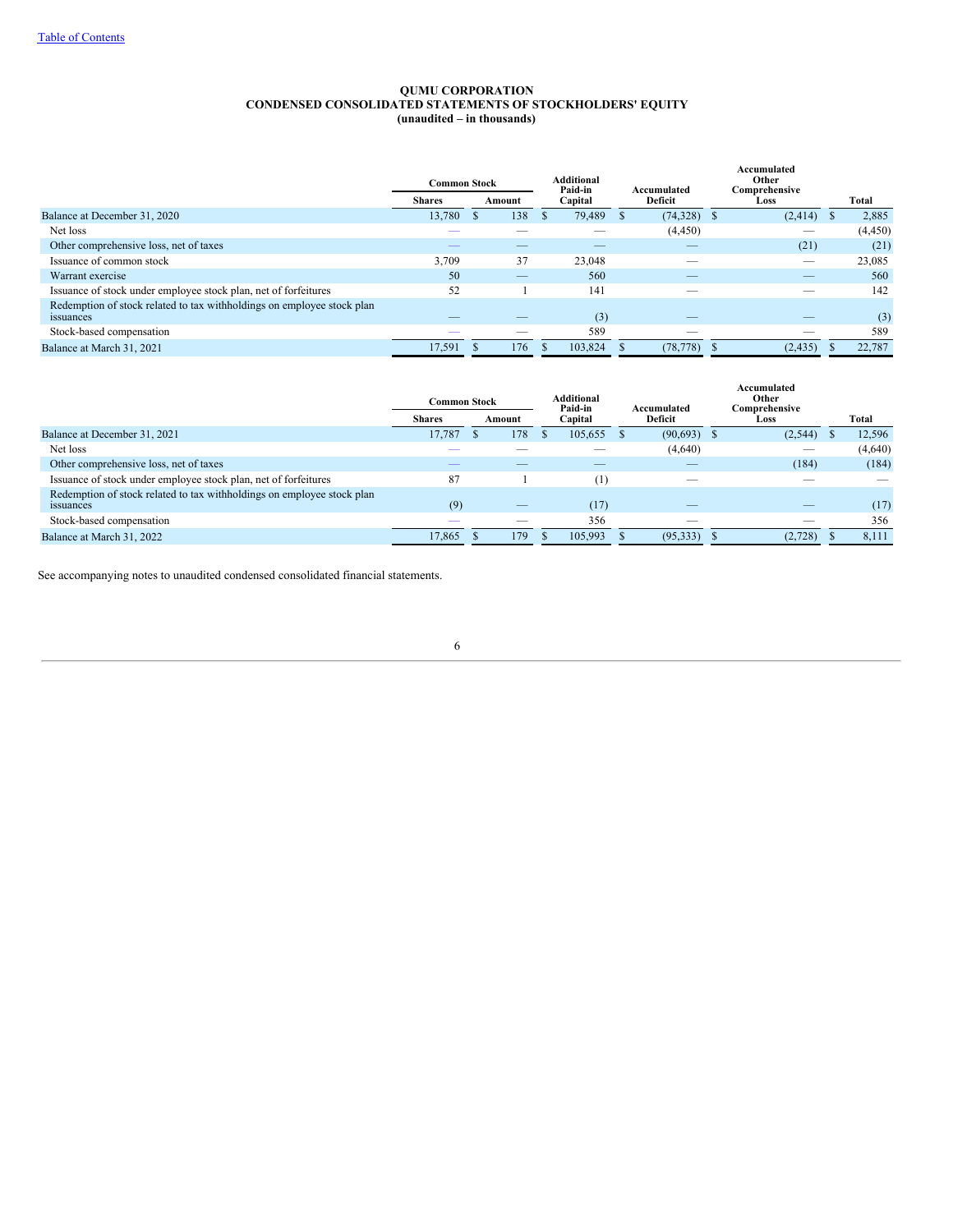#### **QUMU CORPORATION CONDENSED CONSOLIDATED STATEMENTS OF CASH FLOWS (unaudited – in thousands)**

|                                                                                             |                          | <b>Three Months Ended</b><br>March 31. |
|---------------------------------------------------------------------------------------------|--------------------------|----------------------------------------|
|                                                                                             | 2022                     | 2021                                   |
| Operating activities:                                                                       |                          |                                        |
| Net loss                                                                                    | \$<br>$(4,640)$ \$       | (4, 450)                               |
| Adjustments to reconcile net loss to net cash used in operating activities:                 |                          |                                        |
| Depreciation and amortization                                                               | 216                      | 243                                    |
| Stock-based compensation                                                                    | 356                      | 589                                    |
| Accretion of debt discount and issuance costs                                               | $\overline{4}$           | 33                                     |
| Decrease in fair value of derivative liability                                              |                          | (37)                                   |
| Decrease in fair value of warrant liability                                                 | (66)                     | (357)                                  |
| Changes in operating assets and liabilities:                                                |                          |                                        |
| Receivables                                                                                 | 12                       | 1,344                                  |
| Contract assets                                                                             | (117)                    | (3)                                    |
| Income taxes receivable / payable                                                           | (105)                    | (105)                                  |
| Prepaid expenses and other assets                                                           | (334)                    | (353)                                  |
| Accounts payable and other accrued liabilities                                              | 214                      | (379)                                  |
| Accrued compensation                                                                        | 611                      | (467)                                  |
| Deferred revenue                                                                            | (1,014)                  | (1,614)                                |
| Net cash used in operating activities                                                       | (4, 863)                 | (5,556)                                |
| Investing activities:                                                                       |                          |                                        |
| Purchases of property and equipment                                                         | (8)                      | (29)                                   |
| Net cash used in investing activities                                                       | (8)                      | (29)                                   |
| Financing activities:                                                                       |                          |                                        |
| Principal payments on financing obligations                                                 | (165)                    | (118)                                  |
| Principal payment on line of credit                                                         |                          | (1, 840)                               |
| Proceeds from line of credit                                                                |                          | 1,840                                  |
| Principal payment on term loan                                                              | $\overline{\phantom{0}}$ | (1, 833)                               |
| Payment for term loan issuance costs                                                        | (25)                     | $\sim$                                 |
| Net proceeds from common stock issuance                                                     |                          | 23,085                                 |
| Proceeds from issuance of common stock under employee stock plans                           | $\overline{\phantom{0}}$ | 142                                    |
| Common stock repurchases to settle employee withholding liability                           | (16)                     | (3)                                    |
| Net cash provided by (used in) financing activities                                         | (206)                    | 21,273                                 |
| Effect of exchange rate changes on cash                                                     | (22)                     | 9                                      |
| Net increase (decrease) in cash and cash equivalents                                        | (5,099)                  | 15,697                                 |
| Cash and cash equivalents, beginning of period                                              | 20,563                   | 11,878                                 |
| Cash and cash equivalents, end of period                                                    | \$<br>15,464             | $\mathbf S$<br>27.575                  |
|                                                                                             |                          |                                        |
| Supplemental disclosures of net cash paid (received) during the period:                     |                          |                                        |
| Income taxes, net                                                                           | \$                       | - \$<br>18                             |
| Interest, net                                                                               | \$<br>69                 | $\mathbf{s}$<br>17                     |
|                                                                                             |                          |                                        |
| Non-cash financing activity:                                                                |                          |                                        |
| Reclassification from warrant liability to additional paid-in capital for non-cash exercise | \$                       | - \$<br>560                            |

<span id="page-6-0"></span>See accompanying notes to unaudited condensed consolidated financial statements.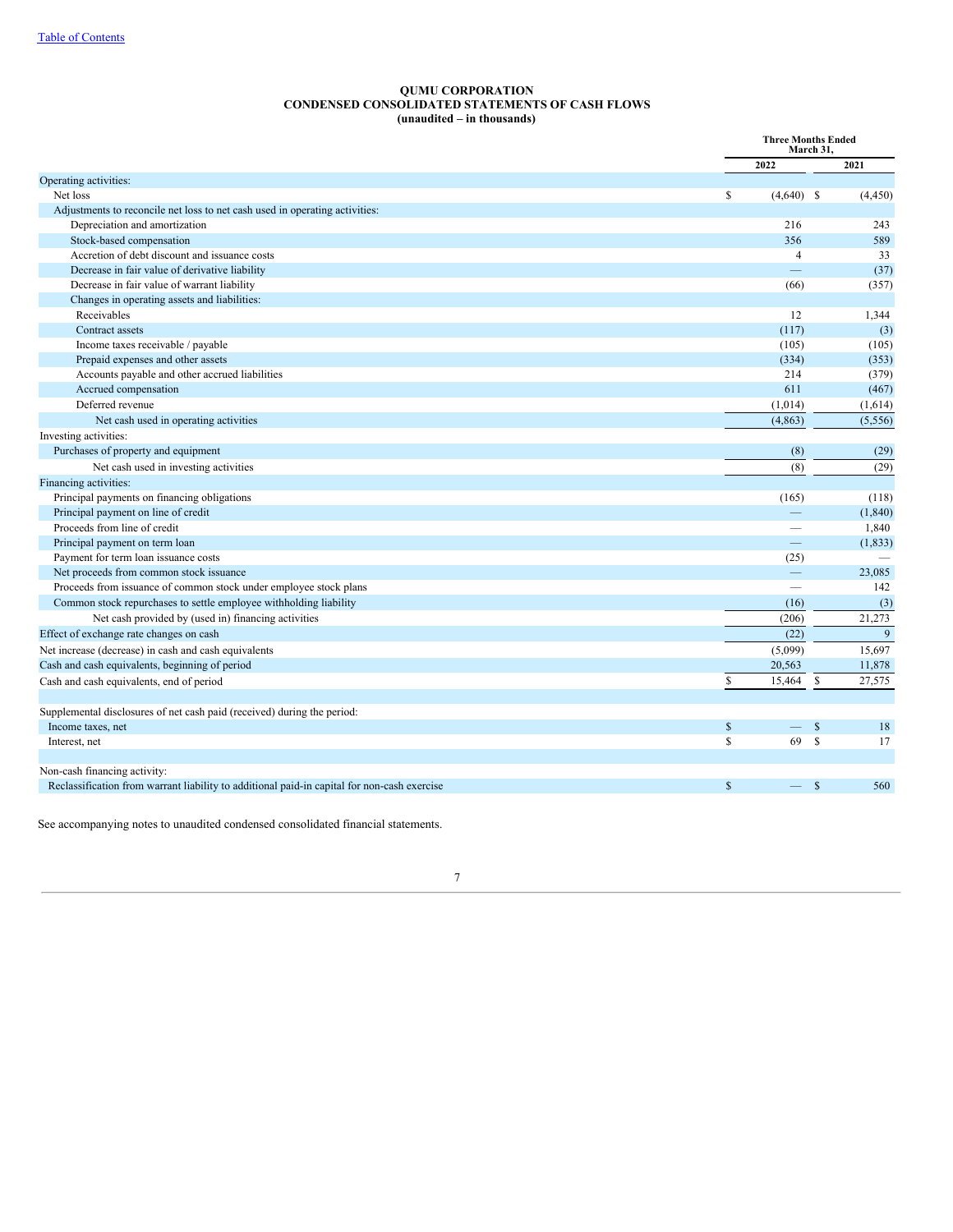#### **QUMU CORPORATION NOTES TO CONDENSED CONSOLIDATED FINANCIAL STATEMENTS (unaudited)**

## **(1) Nature of Business and Basis of Presentation**

Qumu Corporation ("Qumu" or the "Company") provides the tools to create, manage, secure, distribute and measure the success of live and on-demand video for enterprises. The Qumu platform enables global organizations to drive employee engagement, increase access to video, and modernize the future workplace by providing a more efficient and effective way to share knowledge. Qumu's customers, which include some of the world's largest organizations, leverage the Qumu platform for a variety of cloud, on-premise and hybrid deployments. Use cases include, but are not limited to, CEO and executive town halls, self-service webcasting, sales enablement, training, employee onboarding, internal communications, product releases and training, regulatory compliance and customer engagement. The Company and its channel partners market Qumu's products to customers primarily in North America, Europe and Asia.

The Company views its operations and manages its business asone segment and one reporting unit. Factors used to identify the Company's single operating segment and reporting unit include the financial information available for evaluation by the chief operating decision maker in making decisions about how to allocate resources and assess performance. The Company markets its products and services through regional sales representatives and independent distributors in the United States and international markets.

The condensed consolidated financial statements include the accounts of the Company and its wholly-owned subsidiaries. All intercompany accounts and transactions have been eliminated.

The preparation of financial statements in conformity with accounting principles generally accepted in the United States of America requires management to make estimates and assumptions that affect the reported amounts of assets and liabilities and disclosure of contingent assets and liabilities at the date of the financial statements and the reported amounts of revenues and expenses during the reporting period. Actual results could differ from those estimates.

The accompanying condensed consolidated financial statements are unaudited and have been prepared by the Company in accordance with accounting principles generally accepted in the United States of America for interim financial information, pursuant to the rules and regulations of the Securities and Exchange Commission ("SEC"). Pursuant to such rules and regulations, certain financial information and footnote disclosures normally included in a complete set of financial statements have been condensed or omitted. However, in the opinion of management, the financial statements include all adjustments, consisting of normal recurring accruals, necessary for a fair presentation of the financial position and results of operations and cash flows of the interim periods presented. These condensed consolidated financial statements should be read in conjunction with the consolidated financial statements and notes thereto included in the Company's Annual Report on Form 10-K as of and for the year ended December 31, 2021.

### **Liquidity and Going Concern Considerations**

The Company's principal source of liquidity consists of cash and cash equivalents and potential availability under its revolving line of credit with Silicon Valley Bank. As disclosed in the Company's consolidated financial statements for the year ended December 31, 2021, management concluded that the Company's history of losses and its cash resources available to execute its business plan over the next twelve months raised substantial doubt about the Company's ability to continue as a going concern. While management continues to execute the plans noted below, the execution of those plans has not yielded sufficient results for management to conclude that substantial doubt has been alleviated.

Management's plans to address the doubt regarding the Company's ability to continue as a going concern include positioning the targeted channel-led strategy for success through efforts to expand the number of high quality channel partners, educating channel partners on the Company's platform, tools and differentiated features, and providing performance-based incentives to channel partners to accelerate customer deals, as well as continuous assessment of the sales pipeline to forecast SaaS revenue growth driven by new customer and expansion bookings sourced through the channel. Additionally, management will actively monitor eligible accounts for the purposes of the SVB Agreement borrowing base calculation and monitor doubtful accounts and write-offs of accounts receivable, which have historically been minimal. To the extent that increasing traction in the channel-led strategy is not realized, management would continue to manage its cost optimization program to further align expenditures with the timing and amount of cash receipts from new sales and renewals of existing sales contracts. These cost optimization measures may include reductions in the Company's personnel, reduced utilization of contractors, and decreases in other discretionary spend.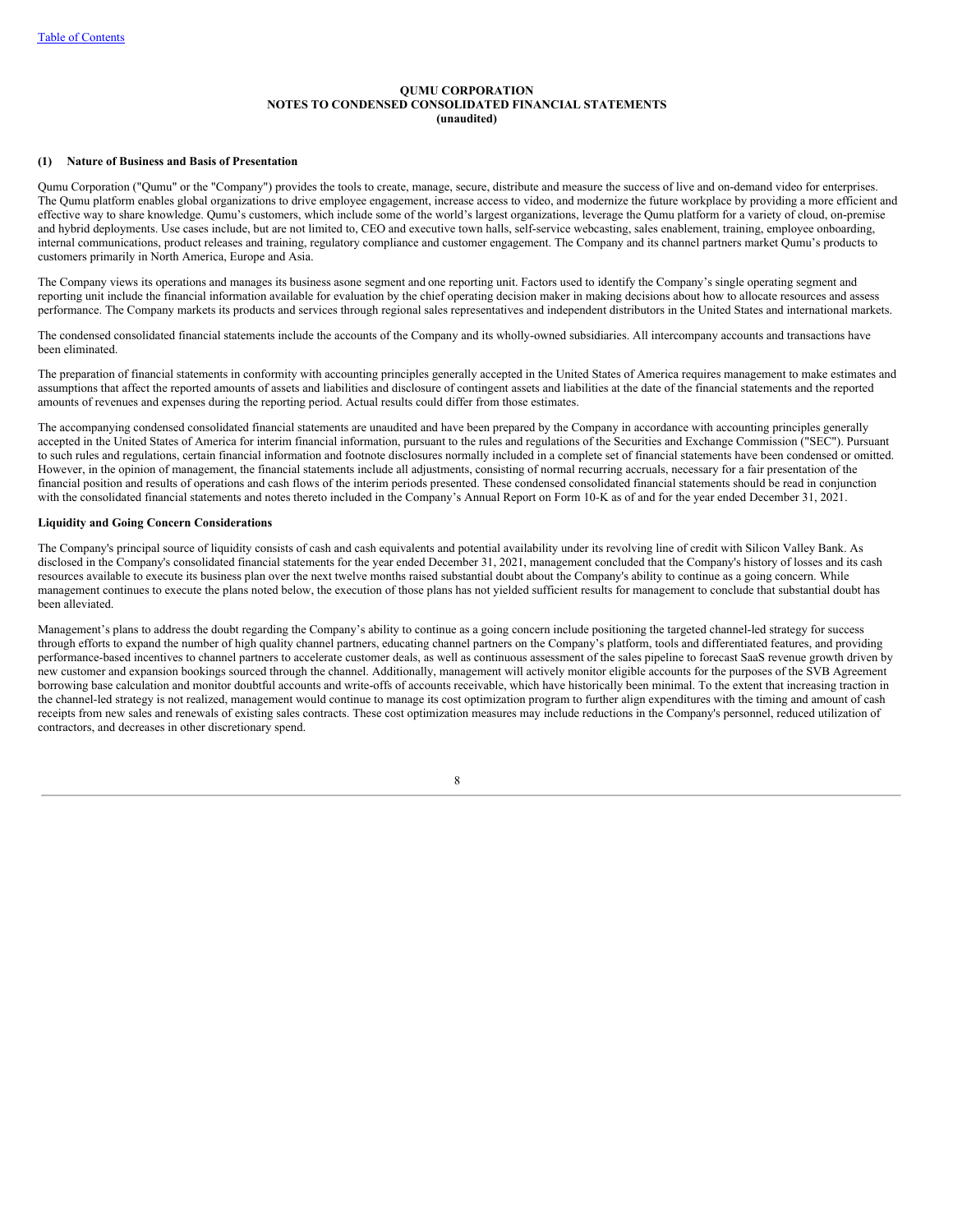The Company may also increase its cash resources by drawing on the SVB line of credit to the extent of any availability. To the extent the Company requires additional capital, it may seek capital by refinancing its existing line of credit or from offering of the Company's equity securities or both. If the Company experiences a significant shortfall in performance as compared to plan and also is unable to secure additional capital in a sufficient amount or on acceptable terms, management may be required to implement more significant cost reduction and other cash-focused measures to manage liquidity and the Company may have to significantly delay, scale back, or cease operations, in part or in full.

These condensed consolidated financial statements have been prepared on a going concern basis of accounting, which contemplates continuity of operations, realization of assets, and satisfaction of liabilities and commitments in the normal course of business. The consolidated financial statements do not include any adjustments that might result from the outcome of the going concern uncertainty. If the Company cannot continue as a going concern, adjustments to the carrying values and classification of its assets and liabilities and the reported amounts of income and expenses could be required and could be material.

#### **Recently Adopted Accounting Standards**

In August 2020, the FASB issued ASU 2020-06, Debt—Debt with Conversion and Other Options (Subtopic 470-20) and Derivatives and Hedging-Contracts in Entity's Own *Equity (Subtopic 815-40*). This update amends the guidance on convertible instruments and the derivatives scope exception for contracts in an entity's own equity and improves and amends the related EPS guidance for both Subtopics. This standard is effective for fiscal years and interim periods within those fiscal years beginning after December 15, 2021. Early adoption is permitted. The Company adopted this standard effective January 1, 2022. The adoption of this standard did not materially impact the Company's condensed consolidated financial statements and related disclosures.

In November 2021, the FASB issued ASU 2021-10, Government Assistance (Topic 832): Disclosures by Business Entities about Government Assistance The objective of ASU 2021-10 is to increase the transparency of government assistance including the disclosure of the types of assistance, an entity's accounting for the assistance, and the effect of the assistance on an entity's financial statements. ASU 2021-10 is effective for all entities for annual periods beginning after December 15, 2021. The Company adopted this standard effective January 1, 2022. The adoption of this standard did not materially impact the Company's financial statements disclosures.

## **(2) Intangible Assets and Goodwill**

## **Intangible Assets**

The Company's amortizable intangible assets consisted of the following (in thousands):

|                          | March 31, 2022            |          |                                    |                                           |       |         |  |
|--------------------------|---------------------------|----------|------------------------------------|-------------------------------------------|-------|---------|--|
|                          | Customer<br>Relationships |          | Trademarks / Trade<br><b>Names</b> |                                           |       | Total   |  |
| Original cost            |                           | 4,872    | S                                  | 2,121                                     |       | 6,993   |  |
| Accumulated amortization |                           | (4, 427) |                                    | (1, 343)                                  |       | (5,770) |  |
| Intangibles assets, net  |                           | 445      |                                    | 778                                       |       | 1,223   |  |
|                          |                           |          |                                    | December 31, 2021                         |       |         |  |
|                          | Customer<br>Relationships |          |                                    | <b>Trademarks / Trade</b><br><b>Names</b> | Total |         |  |
| Original cost            |                           | 4,927    | <sup>8</sup>                       | 2,121                                     |       | 7,048   |  |
| Accumulated amortization |                           | (4,352)  |                                    | (1,308)                                   |       | (5,660) |  |
| Intangibles assets, net  |                           | 575      |                                    | 813                                       |       | 1,388   |  |
|                          |                           |          |                                    |                                           |       |         |  |

Balances as of December 31, 2021 exclude intangible assets fully amortized as of that date.

Changes to the carrying amount of net amortizable intangible assets consisted of the following (in thousands):

|                              | <b>Three Months Ended</b><br><b>March 31, 2022</b> |
|------------------------------|----------------------------------------------------|
| Balance, beginning of period | .388                                               |
| Amortization expense         | (156)                                              |
| Currency translation         | (9)                                                |
| Balance, end of period       | .223                                               |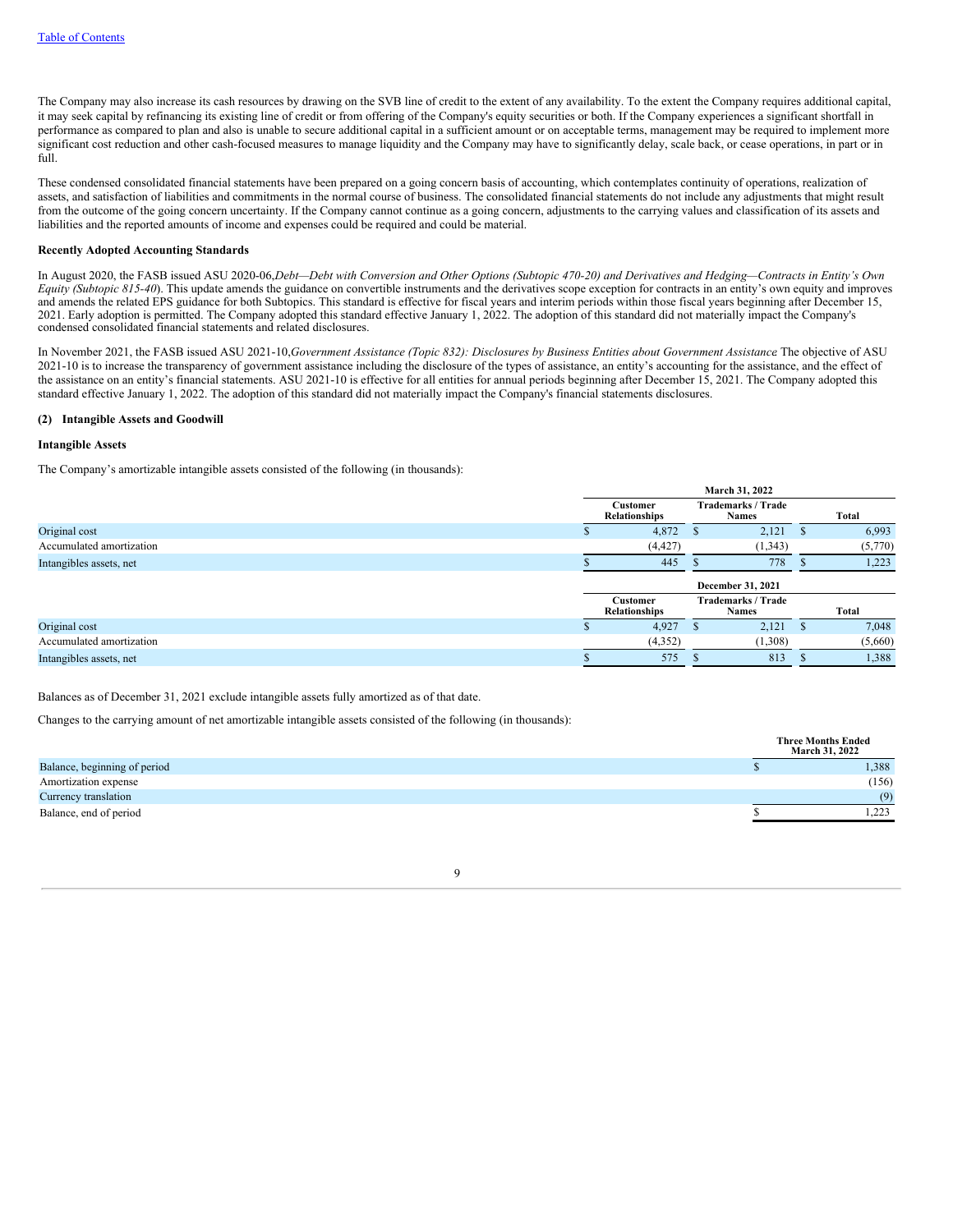Amortization expense of intangible assets consisted of the following (in thousands):

|                                                                                                      | <b>Three Months Ended</b><br>March 31. |      |  |      |
|------------------------------------------------------------------------------------------------------|----------------------------------------|------|--|------|
|                                                                                                      | 2022                                   |      |  | 2021 |
| Amortization expense associated with the developed technology included in cost of revenues           |                                        |      |  |      |
| Amortization expense associated with other acquired intangible assets included in operating expenses |                                        | 156  |  | 162  |
| Total amortization expense                                                                           |                                        | 156. |  | 189  |
|                                                                                                      |                                        |      |  |      |

## **Goodwill**

The goodwill balance of \$7.2 million at March 31, 2022 reflects the impact of foreign currency exchange rate fluctuations since the acquisition date.

## **(3) Commitments and Contingencies**

#### **Leases**

The Company is obligated under finance leases covering certain IT equipment that expire at various dates over the nexthree years. The Company also has non-cancellable operating leases, primarily for office space that was surrendered, that expire at various dates over the next 10 months.

The components of lease cost were as follows (in thousands):

|                                     |      | <b>Three Months Ended</b><br>March 31, |
|-------------------------------------|------|----------------------------------------|
|                                     | 2022 | 2021                                   |
| Operating lease cost                |      | 50<br>45                               |
| Finance lease cost:                 |      |                                        |
| Amortization of right of use assets | 26   | 29                                     |
| Interest on lease liabilities       |      |                                        |
| Total finance cost                  | 43   | 31                                     |
| Total lease cost                    | 93   | 76                                     |

Future payments used in the measurement of lease liabilities on the condensed consolidated balance sheet as of March 31, 2022 are as follows (in thousands):

|                                    | Operating<br>leases      |  | Finance<br>leases |  |
|------------------------------------|--------------------------|--|-------------------|--|
| Remainder of 2022                  | 428                      |  | 43                |  |
| 2023                               | 21                       |  | 58                |  |
| 2024                               | $\overline{\phantom{a}}$ |  | 58                |  |
| 2025                               | __                       |  | 4                 |  |
| 2026                               |                          |  |                   |  |
| Total undiscounted lease payments  | 449                      |  | 163               |  |
| Less amount representing interest  | (14)                     |  | (12)              |  |
| Present value of lease liabilities | 435                      |  | 151               |  |

## **Wells Fargo Credit Facility**

On January 15, 2021, the Company entered into a Loan and Security Agreement (the "Wells Fargo line of credit") with Wells Fargo Bank, National Association providing for a revolving line of credit. Pursuant to the Wells Fargo line of credit, the Company granted a security interest in substantially all of its properties, right and assets (including certain equity interest of the Company's subsidiaries). As of March 31, 2022, the Company maintained an outstanding principal balance on the revolving line of \$5.0 million and was in compliance with its covenants. On April 12, 2022, the Company repaid the outstanding balance on the revolving line and terminated its Loan and Security Agreement with Wells Fargo.

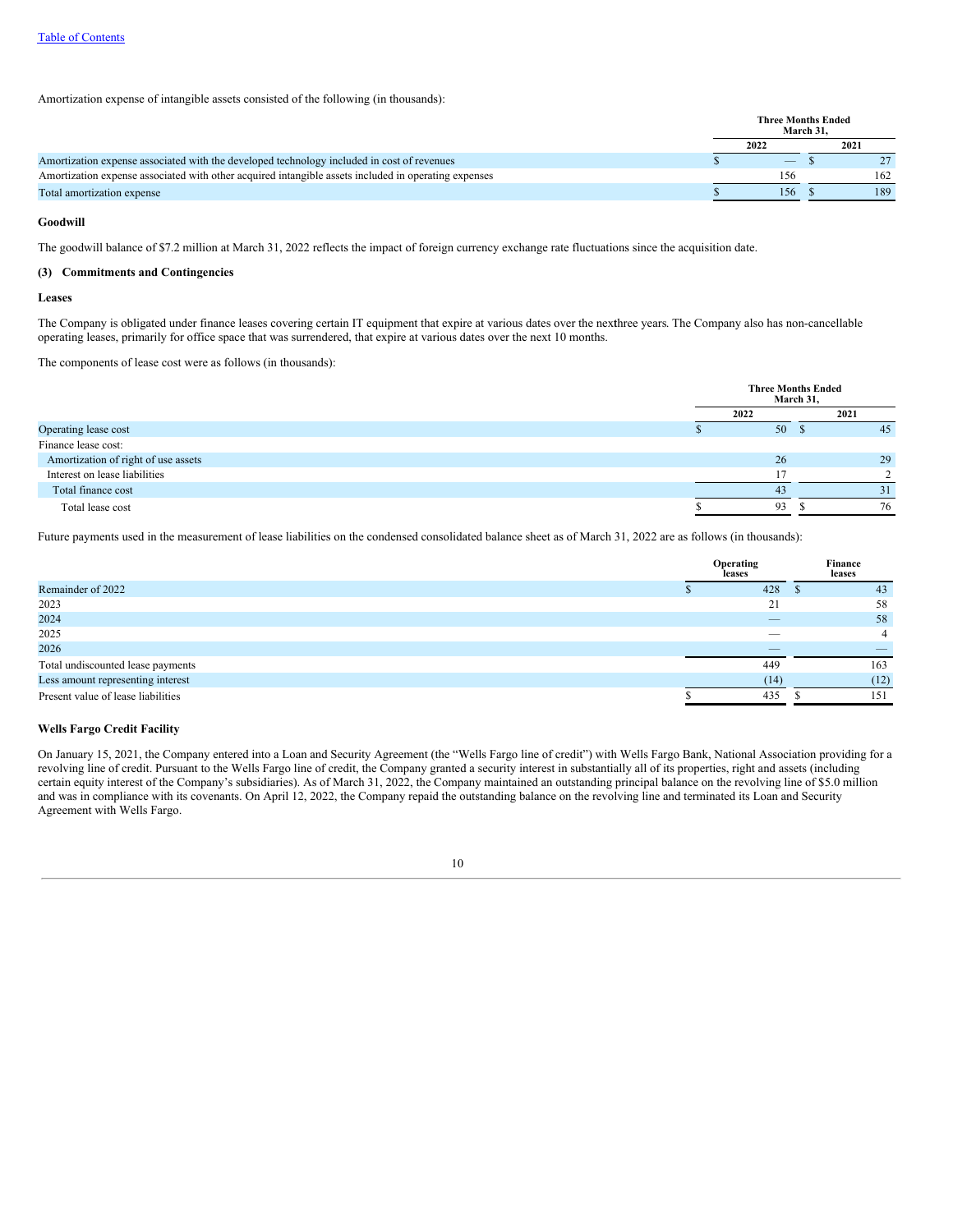#### **Silicon Valley Bank Credit Facility**

On April 15, 2022, the Company entered into a Loan and Security Agreement (the "SVB Agreement") with Silicon Valley Bank providing for a \$7.5 million revolving line of credit. The maximum availability for borrowing under the SVB Agreement is the lesser of \$7.5 million or the sum of a defined borrowing base of 85% of eligible accounts receivable plus a non-formula amount of \$2.5 million. The non-formula amount will be eliminated from availability under the line of credit at the earlier of April 30, 2023 or the date on which the Company's net cash, as defined, is less than \$5.0 million. The maturity of the SVB Agreement is April 15, 2024. No amounts were outstanding under the SVB Agreement as of April 15, 2022 or subsequently through the date of filing this Form 10-Q.

Any borrowings under the SVB Agreement bear interest, based on an interest rate that is dependent upon whether Net Cash is above or below \$.0 million. Net Cash is defined as (a) the Company's cash maintained with Silicon Valley Bank less (b) the outstanding line of credit balance. If Net Cash is greater than \$5.0 million, then the interest rate is the "prime rate" as published in The Wall Street Journal ("WSJ") for the relevant period plus 1.50%. If cash liquidity is less than \$5.0 million, then the interest rate is the WSJ prime rate plus 2.00%. The SVB Agreement contains certain reporting requirements, conditions, and covenants, including a covenant requiring the Company to maintain an adjusted quick ratio greater than or equal to 1.25 to 1.00. The adjusted quick ratio is the ratio of (a) unrestricted cash and cash equivalents in SVB deposit accounts or securities accounts plus net billed accounts receivable and (b) the sum of current liabilities less the current portion of deferred revenue.

Pursuant to the SVB Agreement, the Company granted a security interest in substantially all of its properties, rights and assets (including certain equity interests of the Company's subsidiaries). The SVB Agreement contains customary events of default, upon the occurrence of which, the lender may accelerate repayment of any outstanding balance. Additionally, the line of credit contains various provisions that limit our ability to, among other things, incur, create or assume certain indebtedness; create, incur or assume certain liens; make certain investments; make sales, transfers and dispositions of certain property; undergo certain fundamental changes, including certain mergers, liquidations and consolidations; purchase, hold or acquire certain investments; and declare or make certain dividends and distributions.

#### **Contingencies**

The Company is exposed to asserted and unasserted claims encountered in the normal course of business. Legal costs related to loss contingencies are expensed as incurred. In the opinion of management, the resolution of these matters will not have a material adverse effect on the Company's financial position or results of operations.

The Company's standard arrangements include provisions indemnifying customers against liabilities if the Company's products infringe a third-party's intellectual property rights. The Company has not incurred any costs in its continuing operations as a result of such indemnifications and has not accrued any liabilities related to such contingent obligations in the accompanying condensed consolidated financial statements.

## **(4) Fair Value Measurements**

Assets and liabilities measured at fair value are classified into the following categories:

- Level 1: Inputs are unadjusted quoted prices in active markets for identical assets and liabilities.
- Level 2: Inputs include data points that are observable such as quoted prices for similar assets or liabilities in active markets, quoted prices for identical or similar assets or liabilities in markets that are not active, and inputs (other than quoted prices) such as interest rates and yield curves that are observable for the asset or liability, either directly or indirectly.
- Level 3: Inputs are generated from model-based techniques that use significant assumptions not observable in the market. These unobservable assumptions reflect an entity's own estimates of assumptions that market participants would use in pricing the asset or liability.

As of March 31, 2022, the following warrants for the purchase of Qumu's common stock were outstanding and exercisable:

| <b>Description</b>                                                              | Number of underlying<br>warrant shares | Warrant exercise<br>price<br>(per share) | Warrant expiration date |
|---------------------------------------------------------------------------------|----------------------------------------|------------------------------------------|-------------------------|
| Warrant issued in conjunction with October 2016 debt financing ("Hale warrant") | 238,583                                | 2.80                                     | October 21, 2026        |
| Warrant issued to sales partner, iStudy Co., Ltd. ("iStudy warrant")            | 100,000                                | 2.43                                     | August 31, 2028         |
| Total warrants outstanding                                                      | 338.583                                |                                          |                         |

The warrant liability was recorded in the Company's consolidated balance sheets at its fair value on the respective dates of issuance of the warrants and is revalued on each subsequent balance sheet date until such instrument is exercised or expires,

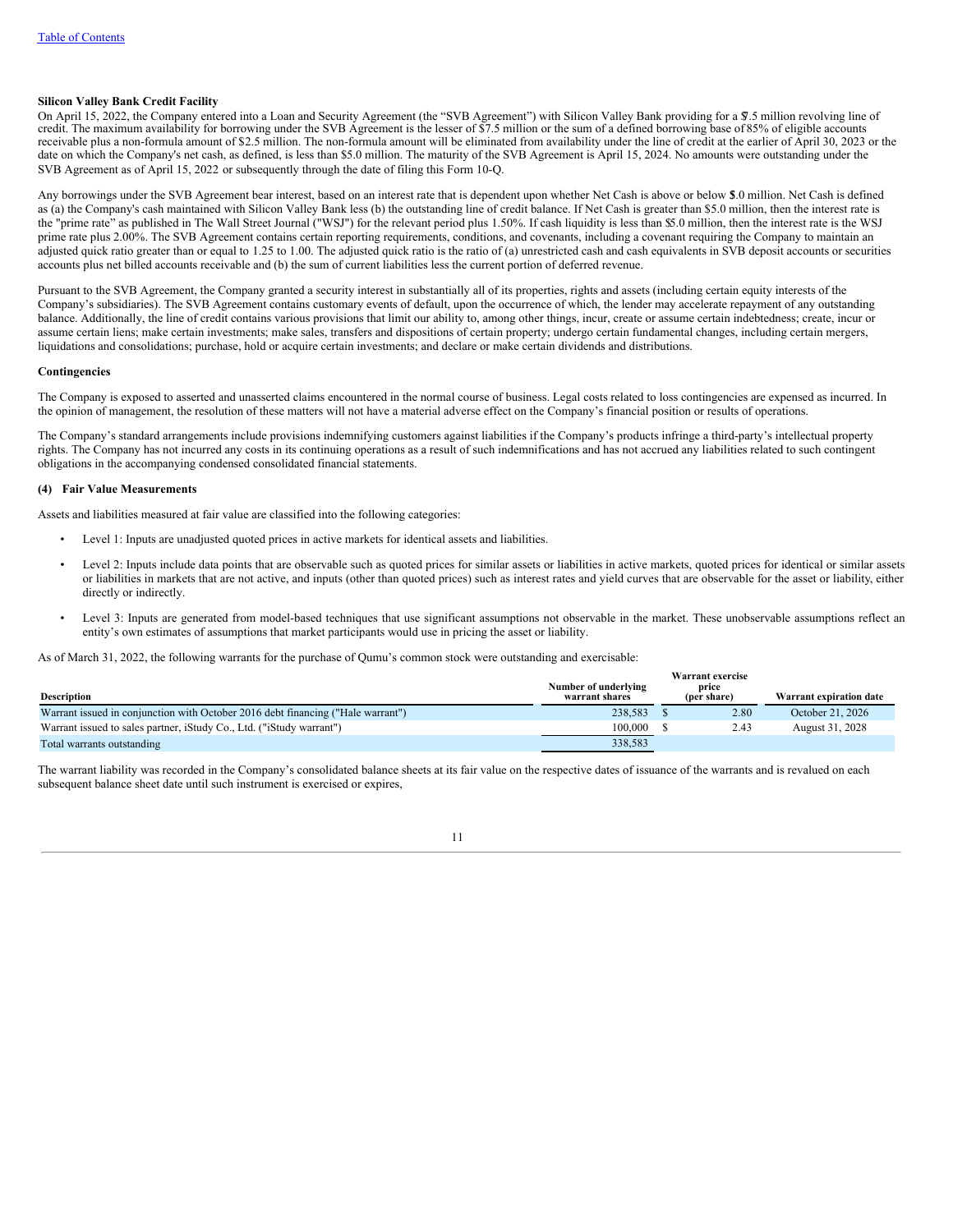with any changes in the fair value between reporting periods recorded in other income (expense) of the consolidated statement of operations as "decrease (increase) in fair value of warrant liability." The Company recorded non-cash income of \$66,000 and \$357,000 for the three months ended March 31, 2022 and 2021, respectively, resulting from the decrease in fair value of the warrant liability.

The Company's liabilities measured at fair value on a recurring basis and the fair value hierarchy utilized to determine such fair values were as follows at March 31, 2022 and December 31, 2021 (in thousands):

|                            |                                                        | <b>Fair Value Measurements Using</b> |                                                               |  |                                                                      |  |                                                           |
|----------------------------|--------------------------------------------------------|--------------------------------------|---------------------------------------------------------------|--|----------------------------------------------------------------------|--|-----------------------------------------------------------|
|                            | <b>Total Fair</b><br>Value at<br><b>March 31, 2022</b> |                                      | <b>Ouoted Prices in</b><br><b>Active Markets</b><br>(Level 1) |  | <b>Significant Other</b><br><b>Observable</b><br>Inputs<br>(Level 2) |  | Significant<br>Unobservable<br><b>Inputs</b><br>(Level 3) |
| <b>Liabilities:</b>        |                                                        |                                      |                                                               |  |                                                                      |  |                                                           |
| Warrant liability - Hale   | 644                                                    |                                      |                                                               |  | $\overline{\phantom{m}}$                                             |  | 644                                                       |
| Warrant liability - iStudy | 91                                                     |                                      |                                                               |  | __                                                                   |  | 91                                                        |
| Warrant liability          | 735                                                    |                                      |                                                               |  | $\overline{\phantom{m}}$                                             |  | 735                                                       |

|                            |                                                    | <b>Fair Value Measurements Using</b>                          |  |                                                                      |  |                                                    |  |
|----------------------------|----------------------------------------------------|---------------------------------------------------------------|--|----------------------------------------------------------------------|--|----------------------------------------------------|--|
|                            | <b>Total Fair</b><br>Value at<br>December 31, 2021 | <b>Ouoted Prices in</b><br><b>Active Markets</b><br>(Level 1) |  | <b>Significant Other</b><br><b>Observable</b><br>Inputs<br>(Level 2) |  | Significant<br>Unobservable<br>Inputs<br>(Level 3) |  |
| <b>Liabilities:</b>        |                                                    |                                                               |  |                                                                      |  |                                                    |  |
| Warrant liability - Hale   | 685                                                | $\overline{\phantom{m}}$                                      |  | $\overline{\phantom{m}}$                                             |  | 685                                                |  |
| Warrant liability - iStudy | 116                                                |                                                               |  |                                                                      |  | 116                                                |  |
| Warrant liability          | 801                                                | $\overline{\phantom{m}}$                                      |  | $\overline{\phantom{m}}$                                             |  | 801                                                |  |

The Company's evaluation of the probability and timing of a change in control represents an unobservable input (Level 3) that shortens or lengthens the expected term input of the option pricing model for all warrants, and generally correspondingly increases or decreases, respectively, the discounted value of the minimum cash payment component of the Hale warrant. Consequently, as of March 31, 2022 and December 31, 2021, the liability related to each warrant was classified as a Level 3 warrant liability.

The following table represents the significant unobservable input used in the fair value measurement of Level 3 warrant liability instruments:

| Probability-weighted timing of change in control<br>years<br>J.J | vears<br>$\sim$ |
|------------------------------------------------------------------|-----------------|

The following table summarizes the changes in fair value measurements for the three months ended March 31, 2022:

|                              | Total |
|------------------------------|-------|
| Balance at December 31, 2021 | 801   |
| Change in fair value         | (66)  |
| Balance at March 31, 2022    | 735   |

## **(5) Revenue**

The Company generates revenue through the sale of enterprise video content management software, hardware, maintenance and support, and professional and other services. Software sales may take the form of a cloud-hosted software as a service (SaaS), term software license or perpetual software license. Software licenses and appliances revenue includes sales of perpetual software licenses, term software licenses and hardware. Service revenue includes SaaS, maintenance and support, and professional and other services.

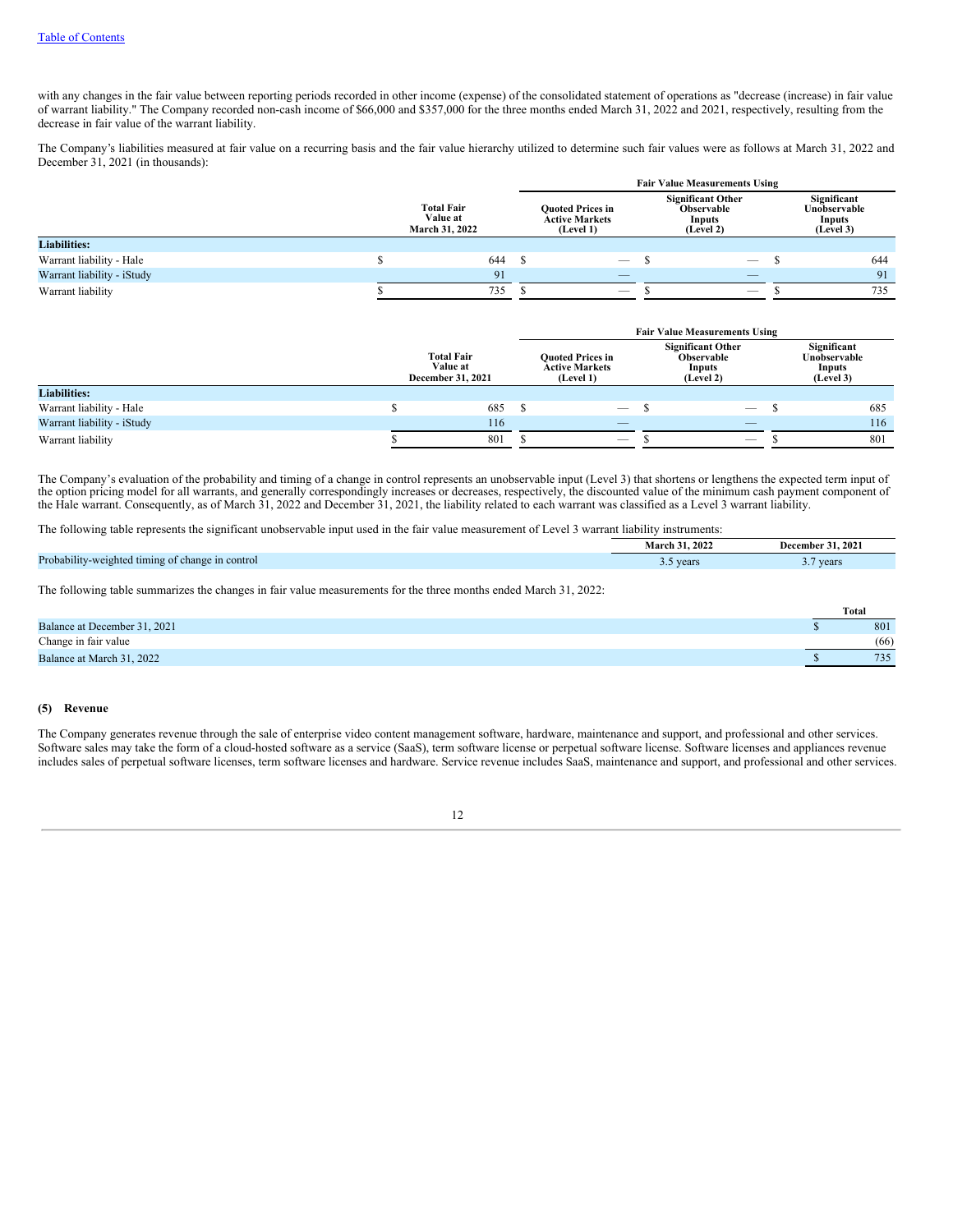## **Revenues by product category and geography**

The Company combines its products and services into four product categories and three geographic regions, based on customer location, as follows (in thousands):

|                                       | <b>Three Months Ended</b><br>March 31, |    |       |  |
|---------------------------------------|----------------------------------------|----|-------|--|
|                                       | 2022                                   |    | 2021  |  |
| Software licenses and appliances      | 111                                    | n. | 108   |  |
| Service                               |                                        |    |       |  |
| Subscription and support              | 2,655                                  |    | 2,315 |  |
| Maintenance and support               | 1,793                                  |    | 2,664 |  |
| Subscription, maintenance and support | 4,448                                  |    | 4,979 |  |
| Professional services and other       | 381                                    |    | 733   |  |
| Total service                         | 4,829                                  |    | 5,712 |  |
| Total revenues                        | 4,940                                  |    | 5,820 |  |

|               | <b>Three Months Ended</b> | March 31, |       |
|---------------|---------------------------|-----------|-------|
|               | 2022                      |           | 2021  |
| North America | 3,278                     | - D       | 3,938 |
| Europe        | 1,378                     |           | 1,621 |
| Asia          | 284                       |           | 261   |
| Total         | 4,940                     |           | 5,820 |

### **Contract Balances**

The Company's balances for contract assets totaled \$563,000 and \$446,000 as of March 31, 2022 and December 31, 2021, respectively. The Company's balances for contract liabilities, which are included in deferred revenue, totaled \$11.3 million and \$12.4 million as of March 31, 2022 and December 31, 2021, respectively.

During the three months ended March 31, 2022 and 2021, the Company recognized \$4.4 million and \$4.5 million, respectively, of revenue that was included in the deferred revenue balance at the beginning of each respective period. All other activity in deferred revenue is due to the timing of invoices in relation to the timing of recognizable revenue as described above.

Revenue allocated to remaining performance obligations represents the transaction price allocated to the performance obligations that are unsatisfied, or partially unsatisfied, which includes unearned revenue and amounts that will be invoiced and recognized as revenue in future periods. Contracted but unsatisfied performance obligations were approximately \$24.4 million as of March 31, 2022, of which the Company expects to recognize \$12.7 million of revenue over the next 12 months and the remainder thereafter. During the three months ended March 31, 2022 and 2021, no revenue was recognized from performance obligations satisfied in previous periods.

## **(6) Stock-Based Compensation**

The Company granted the following stock-based awards in the periods indicated:

|                         | <b>Three Months Ended</b> | March 31. |
|-------------------------|---------------------------|-----------|
|                         | 2022                      | 2021      |
| Restricted stock units  | 74,795                    | 98,500    |
| Performance stock units | 320,755                   | 163,640   |

The restricted stock units and performance stock units granted during the three months ended March 31, 2022 and 2021 were granted under the Company's Second Amended and Restated 2007 Stock Incentive Plan (the "2007 Plan"), a shareholder approved plan.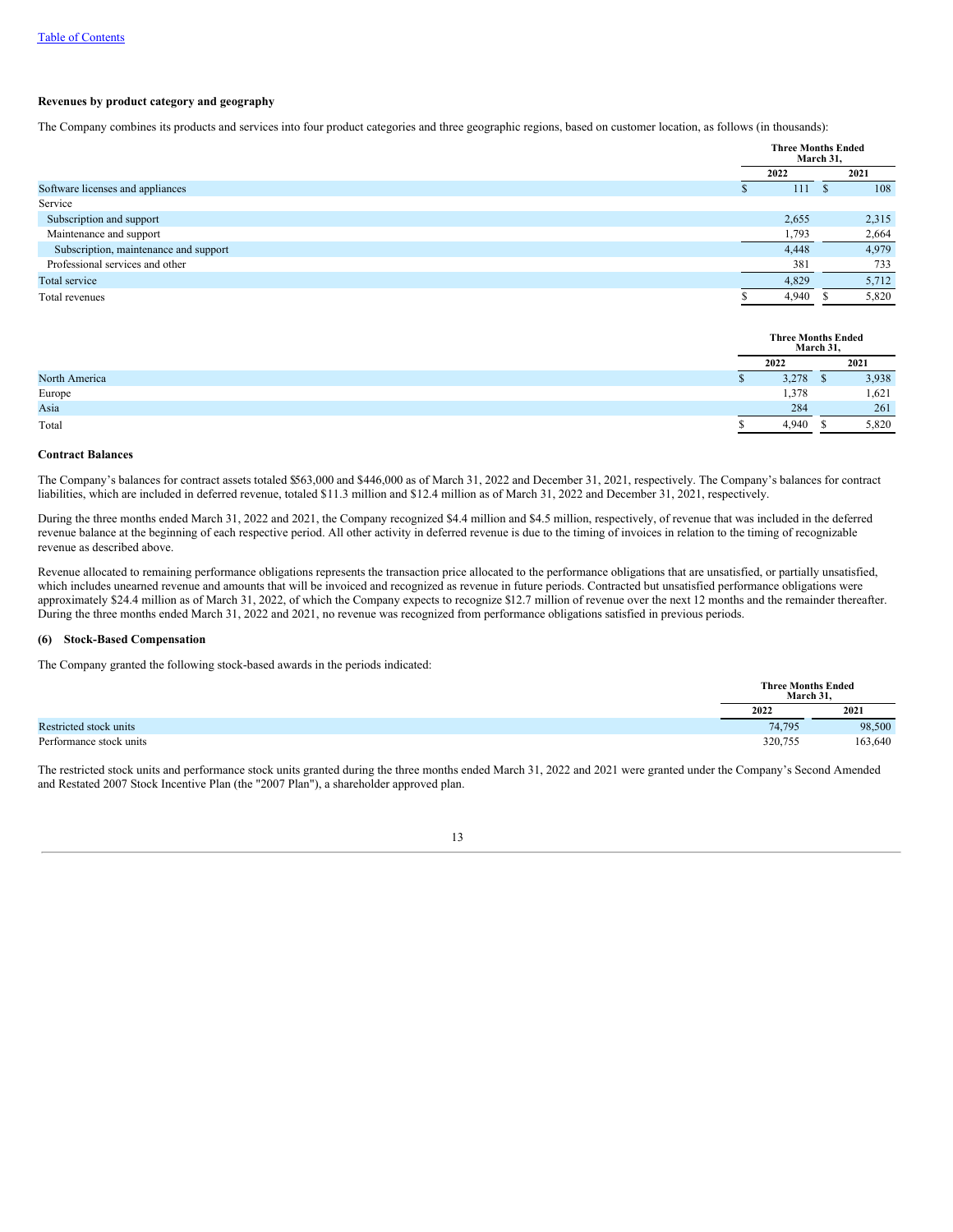The Company recognized the following expense related to its share-based payment arrangements (in thousands):

|                                                           |   | <b>Three Months Ended</b><br>March 31, |               |      |  |
|-----------------------------------------------------------|---|----------------------------------------|---------------|------|--|
|                                                           |   | 2022                                   |               | 2021 |  |
| Stock-based compensation cost, before income tax benefit: |   |                                        |               |      |  |
| Stock options                                             | S | 112                                    | <sup>\$</sup> | 171  |  |
| Restricted stock awards and restricted stock units        |   | 239                                    |               | 418  |  |
| Performance stock units                                   |   | 5                                      |               |      |  |
| Total stock-based compensation                            |   | 356                                    |               | 589  |  |
|                                                           |   | <b>Three Months Ended</b><br>March 31, |               |      |  |
|                                                           |   | 2022                                   |               | 2021 |  |
| Stock-based compensation cost included in:                |   |                                        |               |      |  |
| Cost of revenues                                          | S | 19                                     | <sup>\$</sup> | 15   |  |
| Operating expenses                                        |   | 337                                    |               | 574  |  |
| Total stock-based compensation                            |   | 356                                    |               | 589  |  |

## **(7) Income Taxes**

As of both March 31, 2022 and December 31, 2021, the Company's liability for gross unrecognized tax benefits (excluding interest and penalties) totaled \$1.9 million. The Company had accrued interest and penalties relating to unrecognized tax benefits of \$78,000 and \$72,000 on a gross basis at March 31, 2022 and December 31, 2021, respectively. The change in the liability for gross unrecognized tax benefits reflects an increase in reserves established for federal and state uncertain tax positions. The Company does not currently expect significant changes in the amount of unrecognized tax benefits during the next twelve months.

## **(8) Computation of Net Loss Per Share of Common Stock**

The following table identifies the components of net loss per basic and diluted share (in thousands, except for per share data):

|                                                |                    | <b>Three Months Ended</b><br>March 31, |          |  |
|------------------------------------------------|--------------------|----------------------------------------|----------|--|
|                                                | 2022               | 2021                                   |          |  |
| Net loss per share – basic                     |                    |                                        |          |  |
| Net loss                                       | \$<br>$(4,640)$ \$ |                                        | (4,450)  |  |
| Weighted average shares outstanding            | 18,014             | 16,443                                 |          |  |
| Net loss per share – basic                     | $(0.26)$ \$        |                                        | (0.27)   |  |
|                                                |                    |                                        |          |  |
| Net loss per share - diluted                   |                    |                                        |          |  |
| Loss attributable to common shareholders:      |                    |                                        |          |  |
| Net loss                                       | \$<br>$(4,640)$ \$ |                                        | (4, 450) |  |
| Numerator effect of dilutive securities        |                    |                                        |          |  |
| Warrants                                       |                    |                                        | (357)    |  |
| Loss attributable to common shareholders       | (4,640)            | <b>S</b>                               | (4,807)  |  |
| Weighted average shares outstanding – diluted: |                    |                                        |          |  |
| Weighted average shares outstanding – basic    | 18,014             | 16,443                                 |          |  |
| Denominator effect of dilutive securities      |                    |                                        |          |  |
| Warrants                                       |                    |                                        | 236      |  |
| Diluted potential common shares                |                    |                                        | 236      |  |
| Weighted average shares outstanding – diluted  | 18,014             | 16,679                                 |          |  |
| Net loss per share – diluted                   | (0.26)             | - 8                                    | (0.29)   |  |

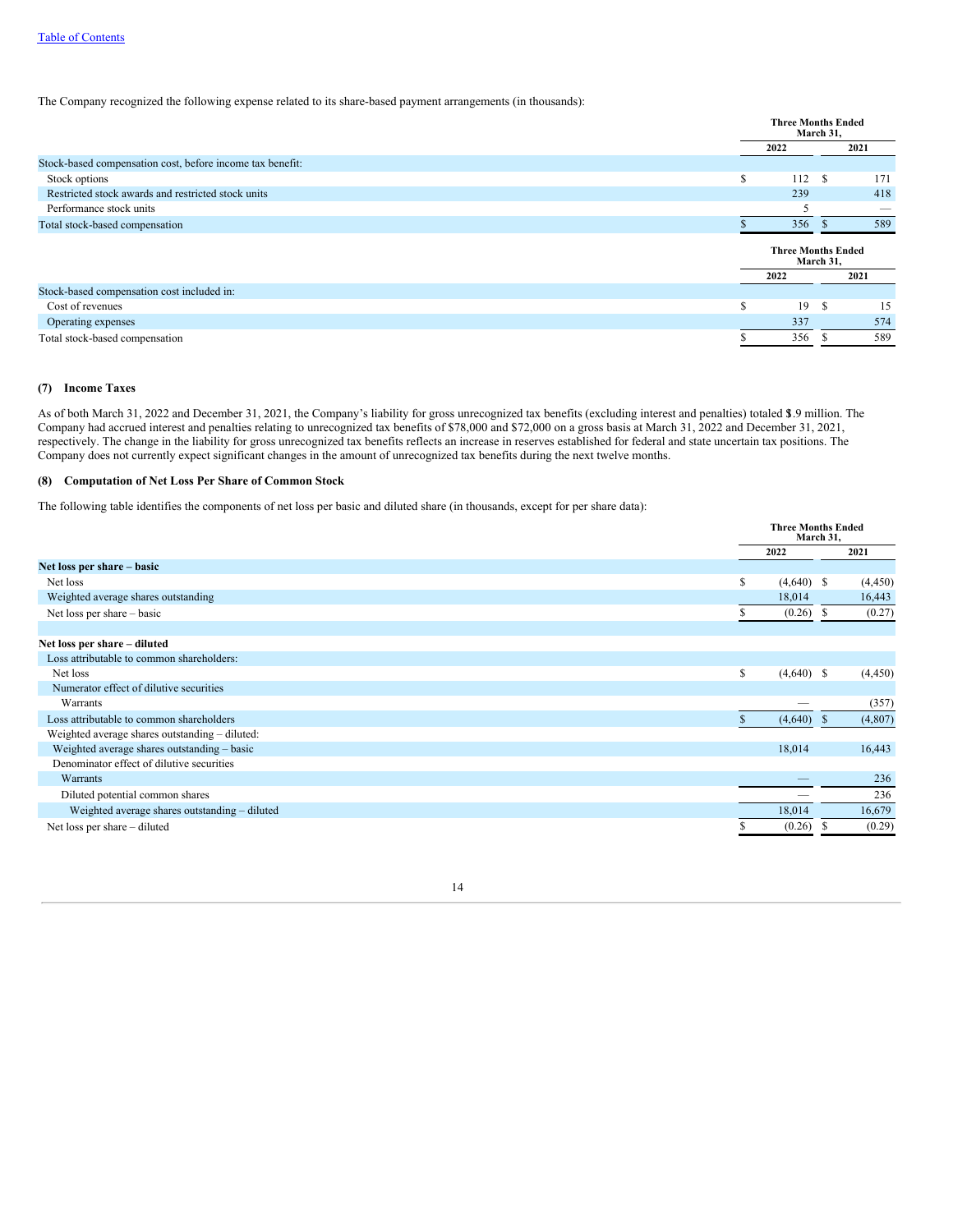Stock options, warrants and restricted stock units to acquire common shares that were excluded from the computation of diluted weighted-average common shares as their effect is anti-dilutive were as follows (in thousands):

|                        |       | <b>Three Months Ended</b><br>March 31, |
|------------------------|-------|----------------------------------------|
|                        | 2022  | 2021                                   |
| Stock options          | 1,036 | 1,224                                  |
| Warrants               | 339   | $\overline{\phantom{m}}$               |
| Restricted stock units | 484   | 534                                    |
| Total anti-dilutive    | .359  | 1,758                                  |

### <span id="page-14-0"></span>**Item 2. Management's Discussion and Analysis of Financial Condition and Results of Operations**

The following discussion and analysis of our financial condition and results of operations should be read together with the section titled "Financial Information" and our audited financial statements and related notes which are included in our most recent Annual Report on Form 10-K. Our actual results could differ materially from those anticipated in the forward-looking statements included in this discussion as a result of certain factors, including, but not limited to, those discussed in "Risk Factors" included *in our most recent Annual Report on Form 10-K.*

### **Overview**

Qumu Corporation ("Qumu", "Company" or "we") generates revenue through the sale of enterprise video content management software, hardware, maintenance and support, and professional and services. Software sales may take the form of a cloud-hosted software as a service (SaaS) license, recurring term software license or perpetual software license. Software licenses and appliances revenue includes sales of perpetual software licenses, recurring term software licenses and hardware. Service revenue includes SaaS subscriptions and support, maintenance and support, and professional services.

#### **Impact of COVID-19**

Qumu expects to capture additional revenue opportunities presented by the widespread adoption and use of video in the enterprise. Widespread adoption and use of video in the enterprise is critical to our future growth and success. Qumu believes that the COVID-19 crisis is a tipping point for the use and acceptance of video as a primary communication channel within the enterprise. As video content and software to manage video content achieve high levels of acceptance within the enterprise, management believes this will drive demand and market adoption for Qumu's video platform and tools, with product development, sales and marketing, and engineering resources increasingly focused on delivering cloud-based solutions over on-premises solutions, consistent with our strategic plan and customer preferences.

We expect that even as some businesses return to conducting some portion of their work in-person, many businesses will continue long-term remote and flexible work models including hybrid work in which video is a business-critical communication tool. We believe that enterprises are accelerating their cloud and technology plans to address the challenges and complexities of these mixed work environments. With more companies transitioning to either a complete remote or hybrid work environment, having employees working in different location at different times, we foresee enterprises leveraging large-scale synchronous and asynchronous video. However, these trends in distributed remote and hybrid work have had varying impacts on enterprise technology adoption and procurement timeframes due in part to uncertainty and lack of definitive decisions on when and if our customers' workforce may return to the office. This uncertainty in the timing and extent of transition to video in the enterprise contributes to our currently limited visibility to our sales pipeline and creates additional challenges in forecasting timing and extent of customer sales in any particular quarter. Qumu believes the increase in hybrid and remote work due to COVID-19 is going to remain permanent for many enterprises, driving a large amount of future usage in the cloud.

## **Critical Accounting Estimates and Significant Accounting Policies**

There have been no material changes to our discussion of critical accounting estimates and significant accounting policies from those set forth in our 2021 Annual Report on Form 10-K for the year ended December 31, 2021. See Note 1 "Nature of Business and Basis of Presentation" of the accompanying condensed consolidated financial statements for a discussion of the impact of the adoption of ASU 2020-06 and ASU 2021-10 on our unaudited condensed financial statements.

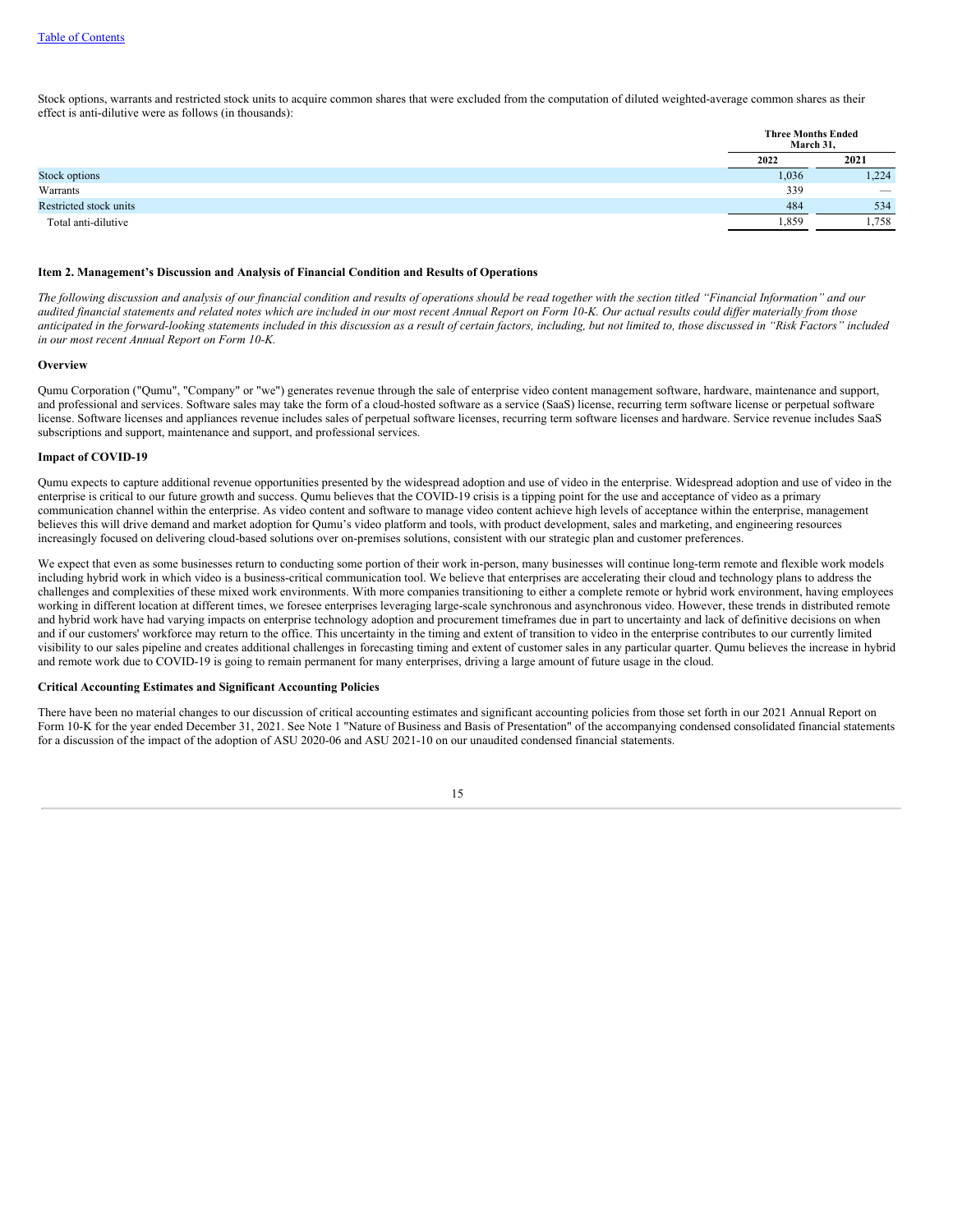## **Results of Operations**

The percentage relationships to revenues of certain income and expense items for the three months ended March 31, 2022 and 2021, and the percentage changes in these income and expense items relative to the prior year periods, are contained in the following table:

|                                       |            | Three Months Ended March 31,  |                |  |  |  |
|---------------------------------------|------------|-------------------------------|----------------|--|--|--|
|                                       |            | <b>Percentage of Revenues</b> |                |  |  |  |
|                                       | 2022       | 2021                          | 2021 to 2022   |  |  |  |
| Revenues                              | $100.0\%$  | $100.0\%$                     | $(15)$ %       |  |  |  |
| Cost of revenues                      | (28.5)     | (26.9)                        | (10)           |  |  |  |
| Gross profit                          | 71.5       | 73.1                          | (17)           |  |  |  |
| Operating expenses:                   |            |                               |                |  |  |  |
| Research and development              | 36.9       | 34.9                          | (10)           |  |  |  |
| Sales and marketing                   | 77.1       | 76.8                          | (15)           |  |  |  |
| General and administrative            | 49.5       | 43.4                          | (3)            |  |  |  |
| Amortization of purchased intangibles | 3.2        | 2.8                           | (4)            |  |  |  |
| Total operating expenses              | 166.7      | 157.9                         | (10)           |  |  |  |
| Operating loss                        | (95.2)     | (84.8)                        | (5)            |  |  |  |
| Other income (expense), net           | (0.6)      | 6.9                           | n/a            |  |  |  |
| Loss before income taxes              | (95.8)     | (77.9)                        | 4              |  |  |  |
| Income tax benefit                    | (1.9)      | (1.5)                         | $\overline{4}$ |  |  |  |
| Net loss                              | $(93.9)\%$ | $(76.4)\%$                    | $4\frac{6}{6}$ |  |  |  |

#### *Revenues*

The Company generates revenue through the sale of enterprise video content management software, hardware, maintenance and support, and professional and services. Software sales may take the form of a cloud-hosted SaaS license, recurring term software license or perpetual software license. Software licenses and appliances revenue includes sales of perpetual software licenses, recurring term software licenses and hardware. Service revenue includes SaaS subscriptions and support, maintenance and support, and professional services.

The table below describes Qumu's revenues by product category (dollars in thousands):

|                                       |  | Three Months Ended March 31. |  |              |    |       |                 |                                        |                                                       |
|---------------------------------------|--|------------------------------|--|--------------|----|-------|-----------------|----------------------------------------|-------------------------------------------------------|
|                                       |  |                              |  | 2022<br>2021 |    |       |                 | Increase<br>(Decrease)<br>2021 to 2022 | <b>Percent Increase</b><br>(Decrease)<br>2021 to 2022 |
|                                       |  |                              |  |              |    |       |                 |                                        |                                                       |
| Software licenses and appliances      |  | 111                          |  | 108          | -S |       | $3 \frac{9}{6}$ |                                        |                                                       |
| Service                               |  |                              |  |              |    |       |                 |                                        |                                                       |
| Subscription and support              |  | 2,655                        |  | 2,315        |    | 340   | 15              |                                        |                                                       |
| Maintenance and support               |  | 1,793                        |  | 2,664        |    | (871) | (33)            |                                        |                                                       |
| Subscription, maintenance and support |  | 4,448                        |  | 4,979        |    | (531) | (11)            |                                        |                                                       |
| Professional services and other       |  | 381                          |  | 733          |    | (352) | (48)            |                                        |                                                       |
| Total service                         |  | 4.829                        |  | 5,712        |    | (883) | (15)            |                                        |                                                       |
| Total revenues                        |  | 4.940                        |  | 5,820        |    | (880) | $(15)$ %        |                                        |                                                       |

Revenues can vary period to period based on the type of contract the Company enters into with each customer. The \$880,000, or 15%, decrease in total revenues from 2021 to 2022 was primarily driven by the Company's accelerated shift to a SaaS-first revenue model initiated in late 2020 and the expected end of certain on-premise customer relationships, primarily impacting maintenance and support revenue. The increase in total subscription, maintenance and support revenues in the three months ended March 31, 2022, compared to the corresponding 2021 period, was due to on-premise to cloud conversions, incremental cloud customer expansion, new customers, and recurring revenue attributable to SaaS sales orders in recent quarters. The 48% decrease in professional services revenues for the three months ended March 31, 2022, compared to the corresponding 2021 period, was related lower beginning of quarter backlog and lower utilization in the three months ended March 31, 2022.

For the quarter ended March 31, 2022, SaaS recurring revenue, which is comprised of subscription and support revenue, was approximately 60% of overall recurring revenue, which is comprised of total subscription, maintenance and support revenue, as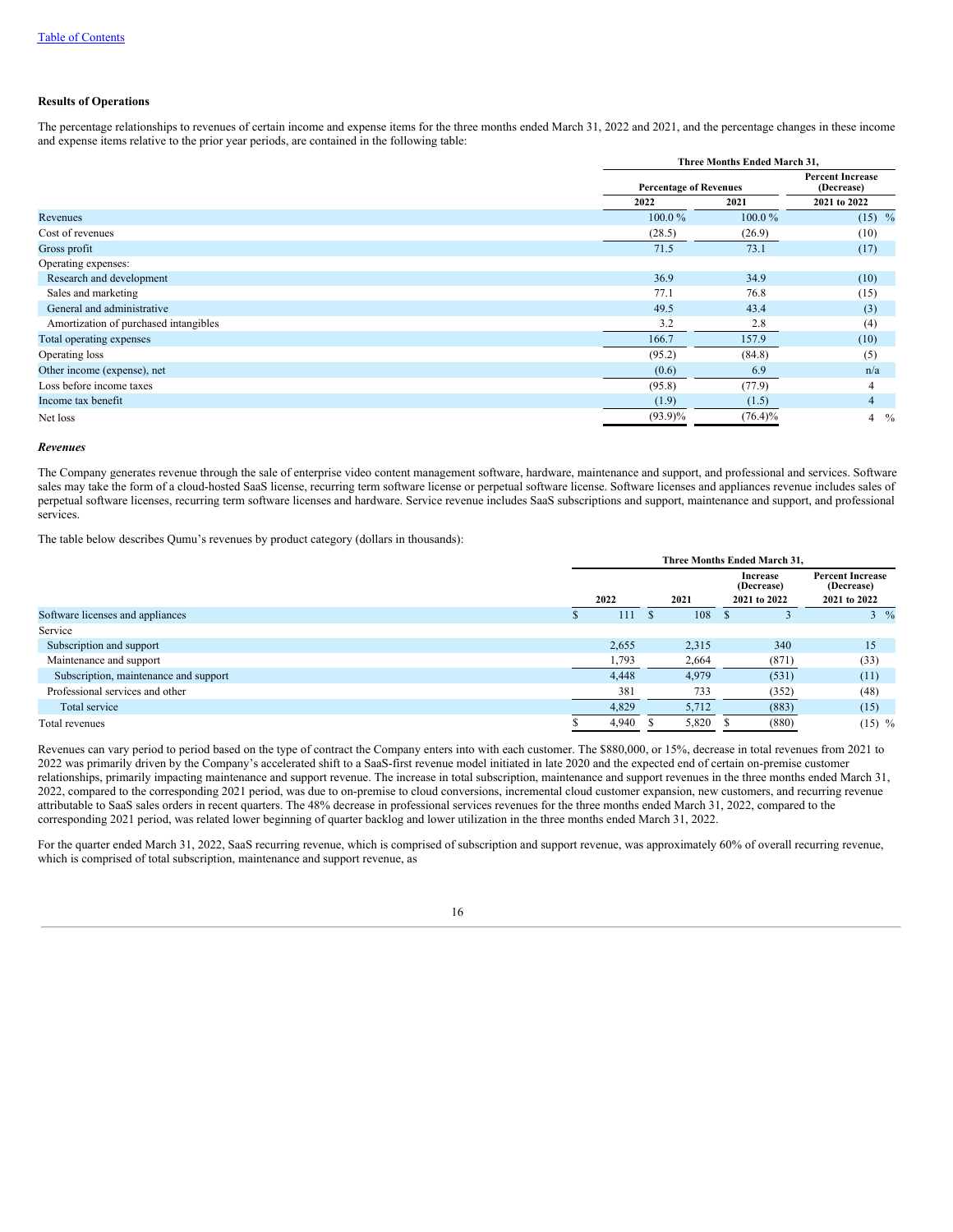compared to 46% for the three months ended March 31, 2021. The improvement in SaaS recurring revenue as a percentage of total recurring revenue is due to new cloud customers, incremental cloud customer expansion, and customer on-premise to cloud conversions consistent with the Company's implementation of its SaaS-focused strategic plan.

Future consolidated revenues will be dependent upon many factors, including the rate of adoption of the Company's software solutions in its targeted markets and whether arrangements with customers are structured as a perpetual, term or SaaS licenses, which impacts the timing of revenue recognition. Qumu's management currently anticipates SaaS recurring revenue to comprise approximately 65% of its overall recurring revenue mix by the end of 2022, with targeted growth to approximately 75% by the end of 2023. Other factors that will influence future consolidated revenues include the timing of customer orders and renewals, the product and service mix of customer orders, the impact of changes in economic conditions and the impact of foreign currency exchange rate fluctuations.

### *Gross Profit and Gross Margin*

A comparison of gross profit and gross margin by revenue category is as follows (dollars in thousands):

|                                  | Three Months Ended March 31, |        |               |          |   |                               |                                       |
|----------------------------------|------------------------------|--------|---------------|----------|---|-------------------------------|---------------------------------------|
|                                  |                              |        |               |          |   | <b>Increase</b><br>(Decrease) | <b>Percent Increase</b><br>(Decrease) |
|                                  |                              | 2022   |               | 2021     |   | 2021 to 2022                  | 2021 to 2022                          |
| Gross profit:                    |                              |        |               |          |   |                               |                                       |
| Software licenses and appliances | \$                           | 80     | <sup>\$</sup> | 44       | S | 36                            | 82 %                                  |
| Service                          |                              | 3,450  |               | 4,209    |   | (759)                         | (18)                                  |
| Total gross profit               |                              | 3,530  |               | 4,253    |   | (723)                         | $(17)$ %                              |
|                                  |                              |        |               |          |   |                               |                                       |
| Gross margin:                    |                              |        |               |          |   |                               |                                       |
| Software licenses and appliances |                              | 72.1%  |               | $40.7\%$ |   | 31.4%                         |                                       |
| Service                          |                              | 71.4 % |               | 73.7%    |   | $(2.3)\%$                     |                                       |
| Total gross margin               |                              | 71.5%  |               | 73.1%    |   | $(1.6) \%$                    |                                       |

Total gross margin was 71.5% and 73.1% for the three months ended March 31, 2022 and 2021, respectively. Services margin is lower mainly due to lower professional services revenues, which resulted from lower beginning of quarter backlog and lower utilization in the three months ended March 31, 2022.

Included in cost of revenues are the costs related to the Company's service personnel, of which there were 21 and 24 at March 31, 2022 and 2021, respectively. Gross profit for the three months ended March 31, 2021 includes \$27,000 for the amortization of intangible assets. No amortization expense is included in cost of revenues for the three months ended March 31, 2022, as intangible assets related to cost of revenues were fully amortized in 2021.

Future gross profit margins will fluctuate quarter to quarter and will be impacted by the Company's continued expansion into new market opportunities as well as the rate of growth and mix of the Company's product and service offerings and foreign currency exchange rate fluctuations.

#### *Operating Expenses*

The following is a summary of operating expenses (dollars in thousands):

|                                       | Three Months Ended March 31. |  |       |              |                         |  |
|---------------------------------------|------------------------------|--|-------|--------------|-------------------------|--|
|                                       |                              |  |       | Decrease     | <b>Percent Decrease</b> |  |
|                                       | 2022                         |  | 2021  | 2021 to 2022 | 2021 to 2022            |  |
| Operating expenses:                   |                              |  |       |              |                         |  |
| Research and development              | 1.825                        |  | 2,030 | (205)<br>S   | $(10) \%$               |  |
| Sales and marketing                   | 3,808                        |  | 4,476 | (668)        | (15)                    |  |
| General and administrative            | 2.443                        |  | 2,527 | (84)         | (3)                     |  |
| Amortization of purchased intangibles | 156                          |  | 162   | (6)          | (4)                     |  |
| Total operating expenses              | 8,232                        |  | 9,195 | (963)        | $(10) \%$               |  |

Total operating expenses decreased \$963,000, or 10%, for the three months ended March 31, 2022, compared to the corresponding 2021 period, as a result of the Company's cost-optimization program initiated in the third quarter 2021 to reduce

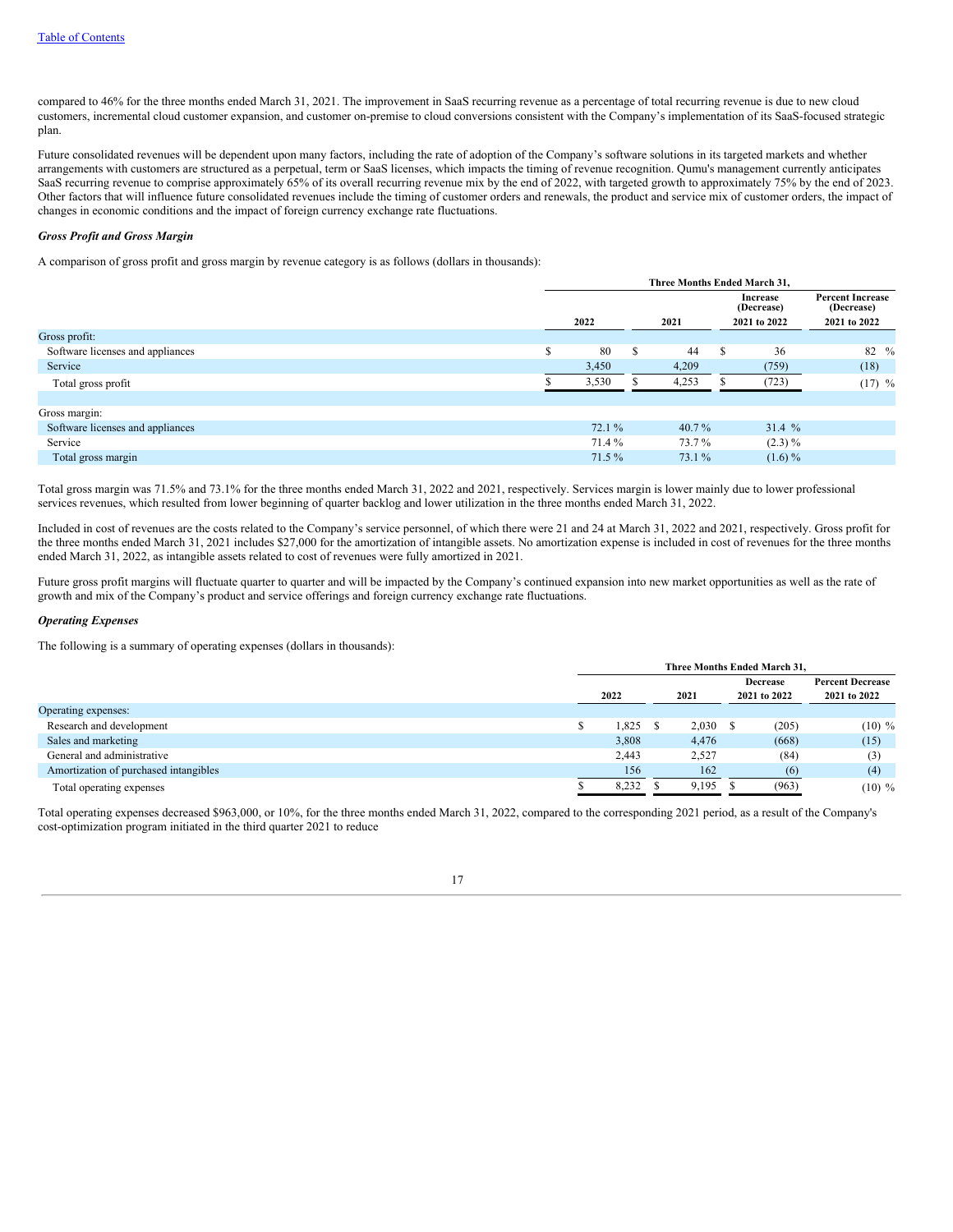the Company's cash burn rate, slow hiring and implement other cost-control measures. As a percent of revenues, expenses were 167% for the three months ended March 31, 2022, compared to 158% for the three months ended March 31, 2021, due to a year-over-year decrease in revenues. The Company had 78 and 114 personnel in operating activities at March 31, 2022 and 2021, respectively, and incurred severance expense within operating expenses of \$373,000 and \$102,000 for the three months ended March 31, 2022and 2021, respectively.

#### *Research and development*

Research and development expenses were as follows (dollars in thousands):

|                                         | Three Months Ended March 31. |    |           |                        |                                       |              |
|-----------------------------------------|------------------------------|----|-----------|------------------------|---------------------------------------|--------------|
|                                         |                              |    |           | Increase<br>(Decrease) | <b>Percent Increase</b><br>(Decrease) |              |
|                                         | 2022                         |    | 2021      |                        | 2021 to 2022                          | 2021 to 2022 |
| Compensation and employee-related       | 1,117                        | J. | 1,268     |                        | (151)                                 | $(12) \%$    |
| Overhead and other expenses             | 476                          |    | 464       |                        | 12                                    |              |
| Outside services and consulting         | 205                          |    | 274       |                        | (69)                                  | (25)         |
| Depreciation and amortization           |                              |    |           |                        | $^{(1)}$                              | (100)        |
| Equity-based compensation               | 27                           |    | 23        |                        |                                       | 17           |
| Total research and development expenses | 1,825                        |    | $2,030$ : |                        | (205)                                 | $(10) \%$    |

Total research and development expenses as a percent of revenues were 37% and 35% for the three months ended March 31, 2022 and 2021, respectively. The Company had 23 and 36 research and development personnel as of March 31, 2022 and 2021, respectively.

The \$205,000 decrease in total research and development expenses in the three months ended March 31, 2022, compared to the corresponding 2021 period, was primarily due to decreased compensation and employee-related costs due to lower headcount.

## *Sales and marketing*

Sales and marketing expenses were as follows (dollars in thousands):

|                                    | Three Months Ended March 31. |  |            |                        |       |                                       |  |
|------------------------------------|------------------------------|--|------------|------------------------|-------|---------------------------------------|--|
|                                    |                              |  |            | Increase<br>(Decrease) |       | <b>Percent Increase</b><br>(Decrease) |  |
|                                    | 2022                         |  | 2021       | 2021 to 2022           |       | 2021 to 2022                          |  |
| Compensation and employee-related  | 2,805                        |  | $2,655$ \$ |                        | 150   | $6\frac{9}{6}$                        |  |
| Overhead and other expenses        | 296                          |  | 242        |                        | 54    | 22                                    |  |
| Outside services and consulting    | 652                          |  | 1,485      |                        | (833) | (56)                                  |  |
| Depreciation and amortization      | 14                           |  |            |                        |       | 100                                   |  |
| Equity-based compensation          | 41                           |  | 87         |                        | (46)  | (53)                                  |  |
| Total sales and marketing expenses | 3,808                        |  | 4.476      |                        | (668) | $(15)$ %                              |  |

Total sales and marketing expense as a percent of revenues was 77% for both the three months ended March 31, 2022 and 2021. The Company had 38 and 55 sales and marketing personnel at March 31, 2022 and 2021, respectively.

Sales and marketing expenses decreased \$668,000 in the three months ended March 31, 2022, compared to the corresponding 2021 period, as the 2021 period included outside services and consulting expenses associated with the continued implementation of the Company's strategic plan, which included costs the Company incurred honing its updated sales enablement and messaging, launching new products and expanding its go-to-market motions. Partially offsetting the decrease in outside services and consulting expense was a \$150,000 increase in compensation costs driven by an increase of \$288,000 in severance expense for the three months ended March 31, 2022, compared to the corresponding 2021 period.

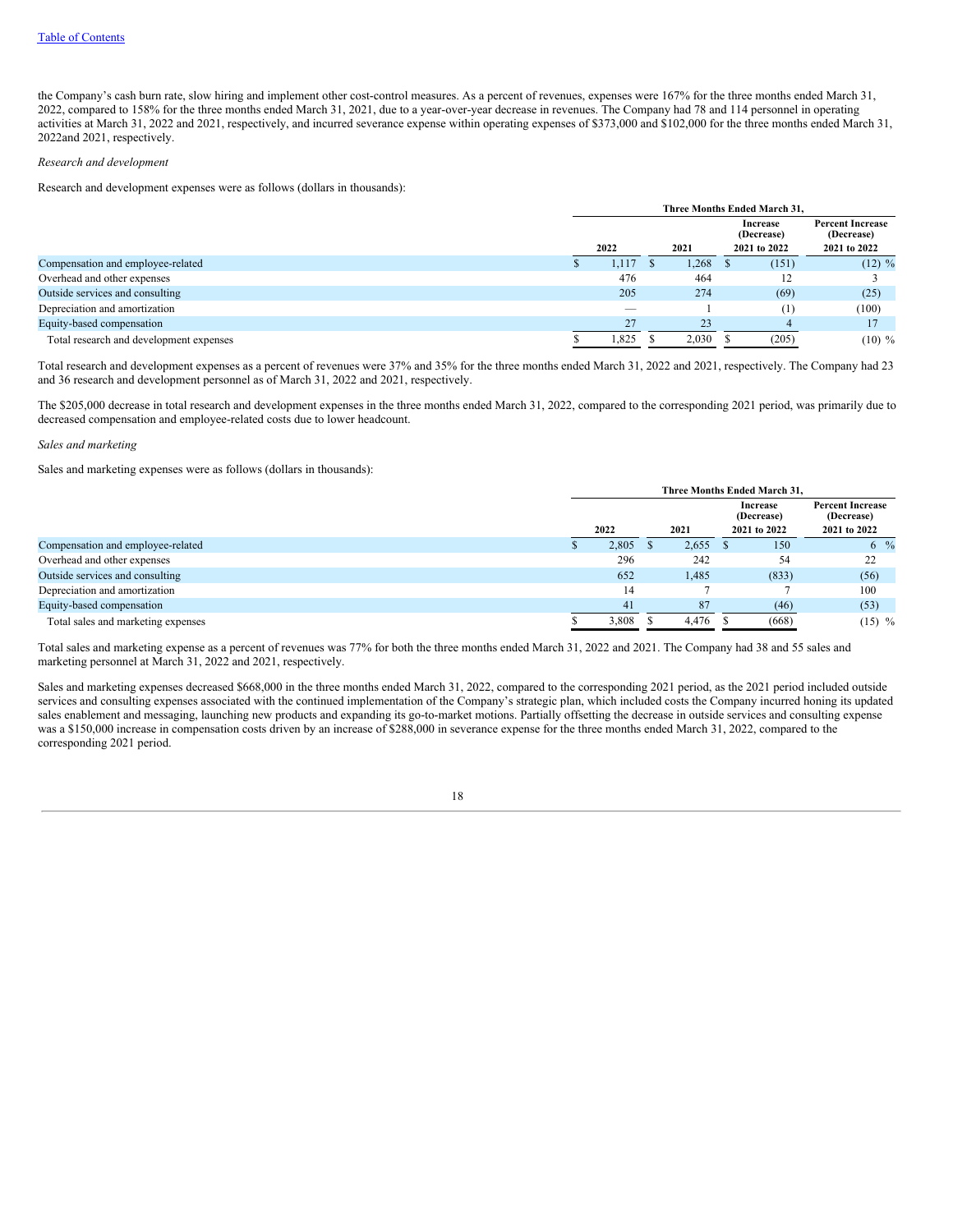#### *General and administrative*

General and administrative expenses were as follows (dollars in thousands):

|                                           | Three Months Ended March 31. |  |       |  |                        |                                       |  |
|-------------------------------------------|------------------------------|--|-------|--|------------------------|---------------------------------------|--|
|                                           |                              |  |       |  | Increase<br>(Decrease) | <b>Percent Increase</b><br>(Decrease) |  |
|                                           | 2022                         |  | 2021  |  | 2021 to 2022           | 2021 to 2022                          |  |
| Compensation and employee-related         | 896                          |  | 913   |  | (17)                   | $(2)$ %                               |  |
| Overhead and other expenses               | 398                          |  | 305   |  | 93                     | 30                                    |  |
| Outside services and consulting           | 834                          |  | 799   |  | 35                     | 4                                     |  |
| Depreciation and amortization             | 46                           |  | 46    |  | __                     |                                       |  |
| Equity-based compensation                 | 269                          |  | 464   |  | (195)                  | (42)                                  |  |
| Total general and administrative expenses | 2,443                        |  | 2,527 |  | (84)                   | $(3)$ %                               |  |

Total general and administrative expenses as a percent of revenues were 50% and 43% for the three months ended March 31, 2022 and 2021, respectively. The Company had 17 and 23 general and administrative personnel at March 31, 2022 and 2021, respectively.

The \$84,000 decrease in expenses in the three months ended March 31, 2022, compared to the corresponding 2021 period, was primarily driven by a decrease of \$195,000 in equity compensation costs, partially offset by increased costs of \$93,000 for overhead and other expenses related to additional software licenses and \$35,000 for outside services and consulting associated with the continued implementation of the Company's strategic plan in 2021.

#### *Amortization of purchased intangibles*

Operating expenses include \$156,000 and \$162,000 for the three months ended March 31, 2022 and 2021, respectively, for the amortization of intangible assets. Operating expenses for the full year 2022 associated with purchased intangibles, are expected to include approximately \$0.6 million of amortization expense associated with purchased intangibles, exclusive of the portion classified in cost of revenue.

## *Other Income (Expense), Net*

Other income (expense), net was as follows (dollars in thousands):

|                                                |           | <b>Three Months Ended</b><br>March 31, |  |
|------------------------------------------------|-----------|----------------------------------------|--|
|                                                | 2022      | 2021                                   |  |
| Interest expense, net                          | $(70)$ \$ | (54)                                   |  |
| Decrease in fair value of derivative liability |           | 37                                     |  |
| Decrease in fair value of warrant liability    | -66       | 357                                    |  |
| Other, net                                     | (28)      | 62                                     |  |
| Total other income (expense), net              | (32)      | 402                                    |  |

The Company recorded non-cash income of \$66,000 and \$357,000 for the three months ended March 31, 2022 and 2021, respectively, resulting from the change in the fair value of the Company's warrant liability.

Other income (expense) included a net loss on foreign currency transactions of \$28,000 and a net gain on foreign currency transactions of \$62,000 for the three months ended March 31, 2022 and 2021, respectively. See "Liquidity and Capital Resources" below for a discussion of changes in cash and cash equivalents.

#### *Income Taxes*

The provision for income taxes represents federal, state, and foreign income taxes or income tax benefit on income or loss. Net income tax benefit was \$94,000 and \$90,000 for the three months ended March 31, 2022 and 2021, respectively. The net income tax benefit for the three months ended March 31, 2022 and 2021, was impacted by the tax benefit for refundable research credits from United Kingdom operations.

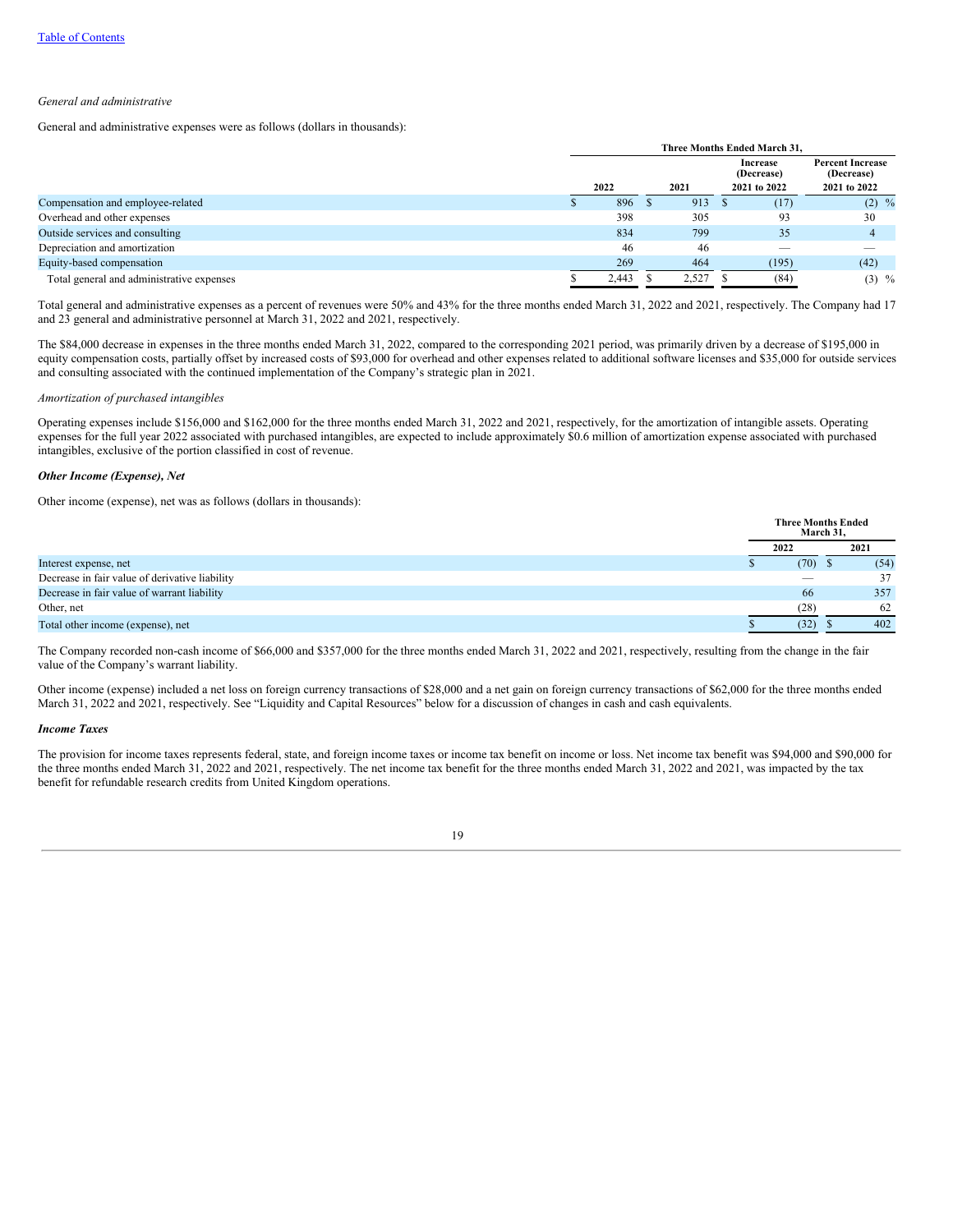## **Liquidity and Capital Resources**

The following table sets forth certain relevant measures of the Company's liquidity and capital resources (in thousands):

|                                                                             | March 31,<br>2022 |        | December 31,<br>2021 |
|-----------------------------------------------------------------------------|-------------------|--------|----------------------|
| Cash and cash equivalents                                                   |                   | 15,464 | 20,563               |
| Working capital                                                             |                   | 863    | 5,229                |
| Line of credit                                                              |                   | 5,000  | 5,000                |
| Other financing obligations                                                 |                   | 450    | 615                  |
| Operating lease liabilities                                                 |                   | 435    | 618                  |
| Line of credit, other financing obligations and operating lease liabilities |                   | 5,885  | 6,233                |

#### *Going concern considerations*

The Company's principal source of liquidity consists of cash and cash equivalents and potential availability under its revolving line of credit with Silicon Valley Bank ("SVB Agreement"). As disclosed in the Company's consolidated financial statements for the year ended December 31, 2021, management concluded that the Company's history of losses and its cash resources available to execute its business plan over the next twelve months raised substantial doubt about the Company's ability to continue as a going concern. While management continues to execute the plans noted below, the execution of those plans has not yielded sufficient results for management to conclude that substantial doubt has been alleviated.

Management's plans to address the doubt regarding the Company's ability to continue as a going concern include positioning the targeted channel-led strategy for success through efforts to expand the number of high quality channel partners, educating channel partners on the Company's platform, tools and differentiated features, and providing performance-based incentives to channel partners to accelerate customer deals, as well as continuous assessment of the sales pipeline to forecast SaaS revenue growth driven by new customer and expansion bookings sourced through the channel. Additionally, management will actively monitor eligible accounts for the purposes of the SVB Agreement borrowing base calculation and monitor doubtful accounts and write-offs of accounts receivable, which have historically been minimal. To the extent that increasing traction in the channel-led strategy is not realized, management would continue to manage its cost optimization program to further align expenditures with the timing and amount of cash receipts from new sales and renewals of existing sales contracts. These cost optimization measures may include reductions in the Company's personnel, reduced utilization of contractors, and decreases in other discretionary spend.

The Company may also increase its cash resources by drawing on the SVB line of credit to the extent of any availability. To the extent the Company requires additional capital, it may seek capital by refinancing its existing line of credit or from offering of the Company's equity securities or both. If the Company experiences a significant shortfall in performance as compared to plan and also is unable to secure additional capital in a sufficient amount or on acceptable terms, management may be required to implement more significant cost reduction and other cash-focused measures to manage liquidity and the Company may have to significantly delay, scale back, or cease operations, in part or in full.

The accompanying condensed consolidated financial statements have been prepared on a going concern basis of accounting, which contemplates continuity of operations, realization of assets, and satisfaction of liabilities and commitments in the normal course of business. The consolidated financial statements do not include any adjustments that might result from the outcome of the going concern uncertainty. If the Company cannot continue as a going concern, adjustments to the carrying values and classification of its assets and liabilities and the reported amounts of income and expenses could be required and could be material.

## *Cash and cash equivalents*

The Company's primary sources of cash and cash equivalents during the three months ended March 31, 2022 were cash generated from operations. The Company's cash generated from operations has been cash collections from sales of products and services to customers. The Company expects cash inflows from operations to be affected by increases or decreases in sales and timing of collections.

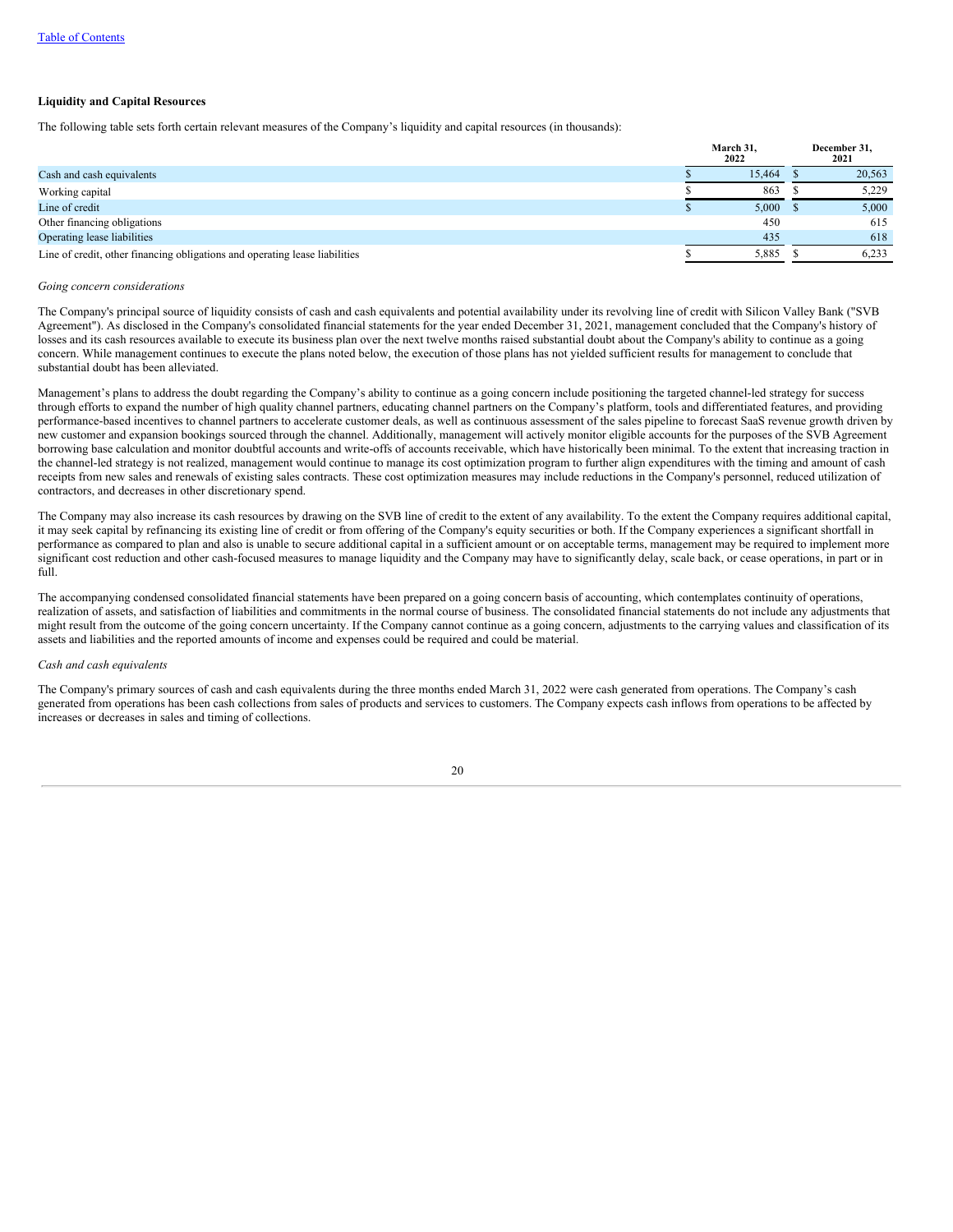The Company's primary use of cash has been for personnel costs and outside service providers, other operating expenses, payment of royalties associated with third-party software licenses and purchases of equipment to fulfill customer orders. The Company expects its use of cash to be affected by fluctuations in revenues, personnel costs and outside service providers as the Company continues to support the growth of the business, which is expected to be positively impacted in the future by the Company's costoptimization program initiated in the third quarter 2021. The Company additionally expects to use cash to renew internal-use software subscriptions of approximately \$682,000 in 2022 as well as to remit in the fourth quarter of 2022 approximately \$160,000 of payroll tax withholdings deferred under the provisions of the Coronavirus Aid, Relief, and Economic Security Act (the "CARES Act").

The amount of cash and cash equivalents held by the Company's international subsidiaries that is available to fund domestic operations upon repatriation was \$698,000 as of March 31, 2022. The repatriation of cash and cash equivalents held by the Company's international subsidiaries would not result in an adverse tax impact on cash given that the future tax consequences of repatriation are expected to be insignificant.

#### *Working capital*

At March 31, 2022, the Company had aggregate working capital of \$863,000, compared to \$5.2 million at December 31, 2021. Working capital includes current deferred revenue of \$10.1 million and \$10.9 million at March 31, 2022 and December 31, 2021, respectively. The decrease in working capital as of March 31, 2022, as compared to December 31, 2021, is primarily due to cash used to fund the Company's operations during the three months ended March 31, 2022.

#### *Line of credit, other financing obligations and operating lease liabilities*

As of March 31, 2022 and December 31, 2021, the Company maintained an outstanding principal balance on its revolving line of \$5.0 million with Wells Fargo and was in compliance with its covenants. On April 12, 2022, the Company repaid the outstanding balance on the revolving line and terminated its Loan and Security Agreement with Wells Fargo. On April 15, 2022, the Company entered into a Loan and Security Agreement with Silicon Valley Bank providing for a \$7.5 million revolving line of credit as described in Note 3–"Commitments and Contingencies" of the accompanying condensed consolidated financial statements. No amounts were outstanding under the SVB line of credit as of April 15, 2022 or subsequently through the date of filing this Form 10-Q.

Financing obligations as of March 31, 2022 and December 31, 2021 primarily consist of finance leases related to the acquisition of computer and network equipment. Operating lease liabilities consists of liabilities the Company is still contractually obligated to pay despite the surrender of the office leases.

#### *Summary of Cash Flows*

A summary of cash flows is as follows (in thousands):

|                                         | <b>Three Months Ended</b><br>March 31, |  |             |
|-----------------------------------------|----------------------------------------|--|-------------|
|                                         | 2022                                   |  | 2021        |
| Cash flows provided by (used in):       |                                        |  |             |
| Operating activities                    | $(4,863)$ \$                           |  | (5,556)     |
| Investing activities                    | (8)                                    |  | (29)        |
| Financing activities                    | (206)                                  |  | 21,273      |
| Effect of exchange rate changes on cash | (22)                                   |  | $\mathbf Q$ |
| Net change in cash and cash equivalents | (5,099)                                |  | 15.697      |

#### *Operating activities*

Operating activities used net cash of \$4.9 million and \$5.6 million for the three months ended March 31, 2022 and 2021, respectively. The operating cash flows for the 2022 period were impacted by investments associated with the Company's strategic plan, the net loss and the decrease in deferred revenue for the three months ended March 31, 2022.

#### *Investing activities*

Net cash used in investing activities for the purchases of property and equipment totaled \$8,000 for the three months ended March 31, 2022 compared to \$29,000 in the corresponding 2021 period.

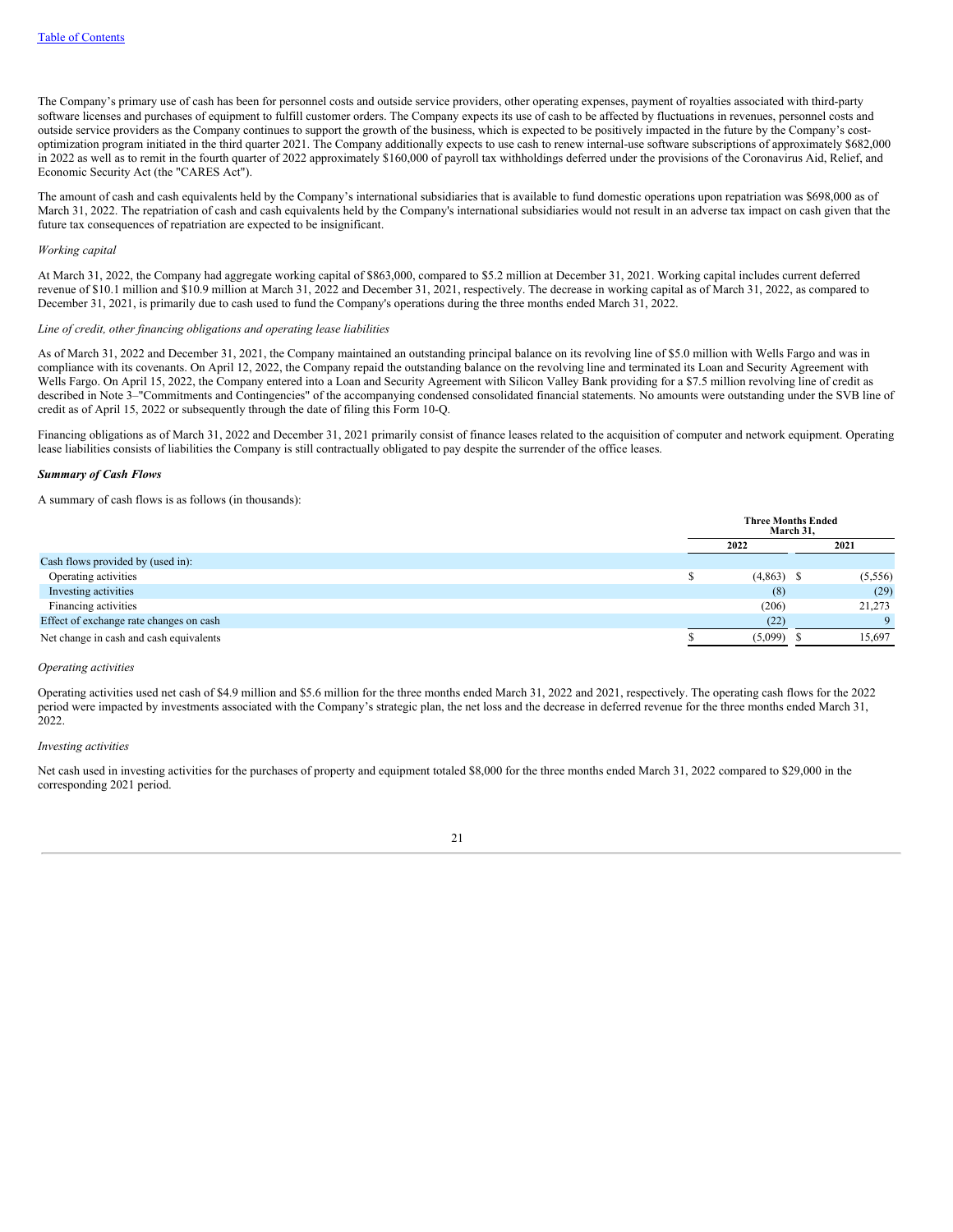#### *Financing activities*

Financing activities used net cash of \$206,000 for the three months ended March 31, 2022 and provided net cash of \$21.3 million in the comparable 2021 period. Primarily impacting the current period change in cash were principal payments on financing obligations. Primarily impacting the prior period change in cash were the net proceeds from the public offering of the Company's common stock of \$23.1 million, offset by principal payments on the Company's note payable, line of credit, finance leases and other financing obligations.

## *Other Factors Af ecting Liquidity and Capital Resources*

#### *Silicon Valley Bank credit facility*

On April 15, 2022, the Company entered into a Loan and Security Agreement (the "SVB Agreement") with Silicon Valley Bank providing for a \$7.5 million revolving line of credit. The maximum availability for borrowing under the SVB Agreement is the lesser of \$7.5 million or the sum of a defined borrowing base of 85.00% of eligible accounts receivable plus a non-formula amount of \$2.5 million. The non-formula amount will be eliminated from availability under the line of credit at the earlier of April 30, 2023 or the date on which the Company's net cash, as defined, is less than \$5.0 million. The maturity of the SVB Agreement is April 15, 2024. No amounts were outstanding under the SVB Agreement as of April 15, 2022 or subsequently through the date of filing this Form 10-Q.

Any borrowings under the SVB Agreement bear interest, based on an interest rate that is dependent upon whether Net Cash is above or below \$5.0 million. Net Cash is defined as (a) the Company's cash maintained with Silicon Valley Bank less (b) the outstanding line of credit balance. If Net Cash is greater than \$5.0 million, then the interest rate is the "prime rate" as published in The Wall Street Journal ("WSJ") for the relevant period plus 1.50%. If cash liquidity is less than \$5.0 million, then the interest rate is the WSJ prime rate plus 2.00%. The SVB Agreement contains certain reporting requirements, conditions, and covenants, including a covenant requiring the Company to maintain an adjusted quick ratio greater than or equal to 1.25 to 1.00. The adjusted quick ratio is the ratio of (a) unrestricted cash and cash equivalents in SVB deposit accounts or securities accounts plus net billed accounts receivable and (b) the sum of current liabilities less the current portion of deferred revenue.

#### *Stock repurchase program*

In October 2010, the Company's Board of Directors approved a common stock repurchase program of up to 3,500,000 shares if permitted by our line of credit agreement with Silicon Valley Bank. Shares may be purchased at prevailing market prices in the open market or in private transactions, subject to market conditions, share price, trading volume and other factors. The repurchase program has been funded to date using cash on hand and may be discontinued at any time. The Company did not repurchase any shares of its common stock under the repurchase program during the three months ended March 31, 2022 and 2021. As of March 31, 2022, the Company had 778,365 shares available for repurchase under the authorizations. While the current authorization remains in effect, the Company expects its primary use of cash will be to fund operations in support of the Company's goals for revenue growth and operating margin improvement associated with the Company's transition to a SaaS-first company.

## <span id="page-21-0"></span>**Cautionary Note Regarding Forward-Looking Statements**

This report contains forward-looking statements that involve risks and uncertainties. For this purpose, any statements contained in this report that are not statements of historical fact may be deemed to be forward-looking statements. Without limiting the foregoing, words such as "may," "will," "expect," "believe," "anticipate," "estimate" or "continue" or comparable terminology are intended to identify forward-looking statements. These statements by their nature involve substantial risks and uncertainties. The Company's actual results could differ significantly from those discussed in the forward-looking statements.

Factors that could cause or contribute to such differences include, but are not limited to, the following, as well as other factors not now identified: we may not be successful at implementing our long-term strategic plan; our history of losses and our cash resources available to execute our business plan over the next twelve months raise substantial doubt about our ability to continue as a going concern; competition for highly skilled personnel is intense and if we fail to attract and retain talented employees, we may fail to compete effectively; if we are unable to attract new customers, retain existing customers and sell additional products and services to our existing and new customers, our revenue growth and profitability will be adversely affected; we may need additional capital to support the execution of our strategic plan or to fund operations and any additional capital we seek may not be available in the amount or at the time we need it; while we are investing heavily in sales, marketing and research and development to enhance revenue growth and become cash flow positive, we may not achieve those goals or achieve or sustain cash flows or profitability in the future; the markets for video content and software to manage video content are each in early stages of development, and if these markets do not develop or develop more slowly than we expect, including as a result of COVID-19 impacts, our revenues may decline or fail to grow; we encounter long sales cycles with our Qumu

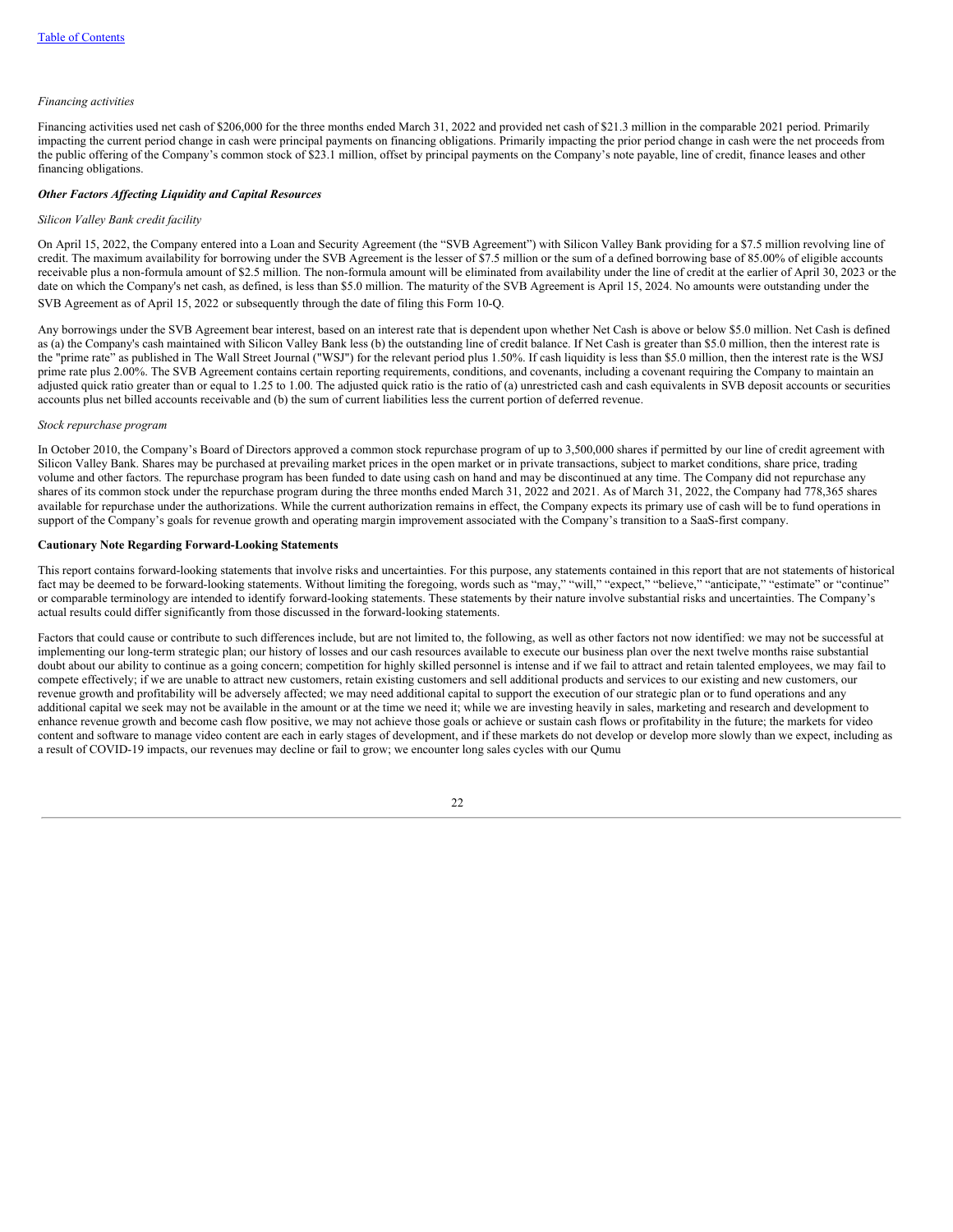enterprise video solutions, which could adversely affect our operating results in a given period; we are subject to financial and other covenants related to our debt financing and if we fail to meet such covenants, it could have a material adverse impact on our business; to compete effectively, we must continually improve existing products and introduce new products that achieve market acceptance; we face intense competition and such competition may result in price reductions, lower gross profits and loss of market share; economic and market conditions, particularly those affecting our customers, have harmed and may continue to harm our business; our sales will decline, and our business will be materially harmed, if our sales and marketing efforts are not effective; we sell a significant portion of our products internationally, which exposes us to risks associated with international operations; the COVID-19 pandemic has significantly impacted worldwide business practices and economic conditions and could have a material effect on Qumu's business, financial condition and operating results; our enterprise video content management software products must be successfully integrated into our customers' information technology environments and workflows and changes to these environments, workflows or unforeseen combinations of technologies may harm our customers' experience in using our software products; the growth and functionality of our enterprise video content management software products depend upon the solution's effective operation with mobile operating systems and computer networks; computer malware, viruses, hacking, phishing attacks, spamming, and other cyber-threats could harm our business and cause customers to lose confidence in us and our products, which could significantly impact our business and results of operations; expanding laws, regulations and customer requirements relating to data security and privacy may adversely affect sales of our products and result in increased compliance costs; any failure of major elements of our products could lead to significant disruptions in the ability to serve customers, which could damage our reputation, reduce our revenues or otherwise harm our business; if we lose access to third-party licenses, our software product development and production may be delayed or we may incur additional expense to modify our products or products in development; if the limited amount of open source software that is incorporated into our products were to become unavailable or if we violate the terms of open source licenses, it could adversely affect sales of our products, which could disrupt our business and harm our financial results; if our domestic or international intellectual property rights are not adequately protected, others may offer products similar to ours or independently develop the same or similar technologies or otherwise obtain access to our technology and trade secrets which could depress our product selling prices and gross profit or result in loss of market share; changes in laws and regulations related to the Internet or changes in the Internet infrastructure itself may diminish the demand for our products, and could have a negative impact on our business; we may experience significant quarterly and annual fluctuations in our results of operations due to a number of factors and these fluctuations may negatively impact the market price of our common stock; the limited liquidity for our common stock could affect your ability to sell your shares at a satisfactory price; and provisions of Minnesota law, our bylaws and other agreements may deter a change of control of our company and may have a possible negative effect on our stock price. These forward-looking statements are made as of the date of this report and the Company assumes no obligation to update such forward-looking statements, or to update the reasons why actual results could differ materially from those anticipated in such forward-looking statements.

#### <span id="page-22-0"></span>**Item 3. Quantitative and Qualitative Disclosures about Market Risk**

<span id="page-22-1"></span>As a smaller reporting company, the Company is not required to provide information typically disclosed under this item.

#### **Item 4. Controls and Procedures**

#### **Evaluation of Disclosure Controls and Procedures**

The Company's Chief Executive Officer, Rose Bentley, and the Company's Chief Financial Officer, Thomas A. Krueger, have evaluated the Company's disclosure controls and procedures as of March 31, 2022. Based upon such evaluation, they have concluded that these disclosure controls and procedures are effective. The Company's Chief Executive Officer and Chief Financial Officer used the definition of "disclosure controls and procedures" as set forth in Rule 13a-15(e) under the Exchange Act in making their conclusion as to the effectiveness of such controls and procedures.

## **Changes in Internal Control Over Financial Reporting**

<span id="page-22-2"></span>No changes in internal controls over financial reporting have occurred during the quarter ended March 31, 2022 that have materially affected, or are reasonable likely to materially affect, the Company's internal control over financial reporting.

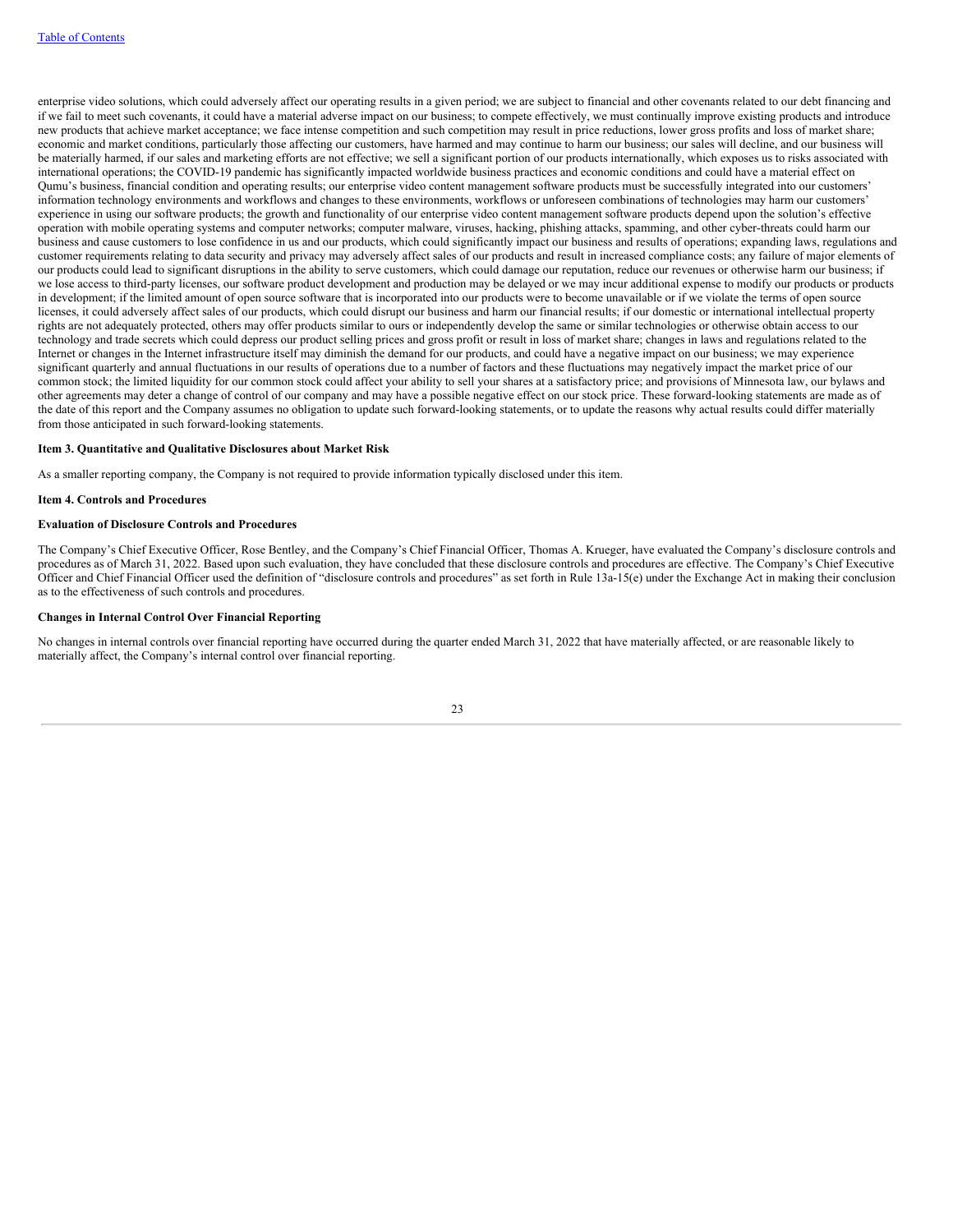## **PART II — OTHER INFORMATION**

## <span id="page-23-0"></span>**Item 1. Legal Proceedings**

Not Applicable.

## <span id="page-23-1"></span>**Item 1A. Risk Factors**

The most significant risk factors applicable to the Company are described in Part I, Item 1A "Risk Factors" of our Annual Report on Form 10-K for the year ended December 31, 2021. There have been no material changes from the risk factors previously disclosed.

## <span id="page-23-2"></span>**Item 2. Unregistered Sales of Equity Securities and Use of Proceeds**

#### **Issuer Purchases of Equity Securities**

In addition to shares that may be purchased under the Board common stock repurchase program adopted in 2010 if permitted by our line of credit agreement with Silicon Valley Bank, the Company purchases shares of common stock held by employees who wish to tender owned shares to satisfy the exercise price or tax withholding on stock option exercises or vesting of restricted awards and performance stock units. All of the share repurchase activity included in the table below for the three months ended March 31, 2022 was associated with satisfaction of employee tax withholding requirements on vesting of restricted stock units.

Information on the Company's repurchases of its common stock during each month of the quarter ended March 31, 2022 is as follows:

| <b>Monthly Period</b> | <b>Total Number of</b><br><b>Shares Purchased</b> | <b>Average Price</b><br>Paid per Share | <b>Total Number of Shares</b><br><b>Purchased as part of Publicly</b><br><b>Announced Plans or Programs</b> | <b>Maximum Number of Shares</b><br>that may yet be Purchased<br>under the Plans or Programs<br>(at end of period) |
|-----------------------|---------------------------------------------------|----------------------------------------|-------------------------------------------------------------------------------------------------------------|-------------------------------------------------------------------------------------------------------------------|
| January 2022          | 5,104                                             | \$1.87                                 |                                                                                                             | 778,365                                                                                                           |
| February 2022         | 341                                               | \$1.94                                 | –                                                                                                           | 778,365                                                                                                           |
| March 2022            | 3,988                                             | \$1.71                                 | $\overline{\phantom{a}}$                                                                                    | 778,365                                                                                                           |

### <span id="page-23-3"></span>**Item 3. Defaults Upon Senior Securities**

<span id="page-23-4"></span>Not Applicable.

## **Item 4. Mine Safety Disclosures**

<span id="page-23-5"></span>Not Applicable.

## **Item 5. Other Information**

<span id="page-23-6"></span>Not Applicable.

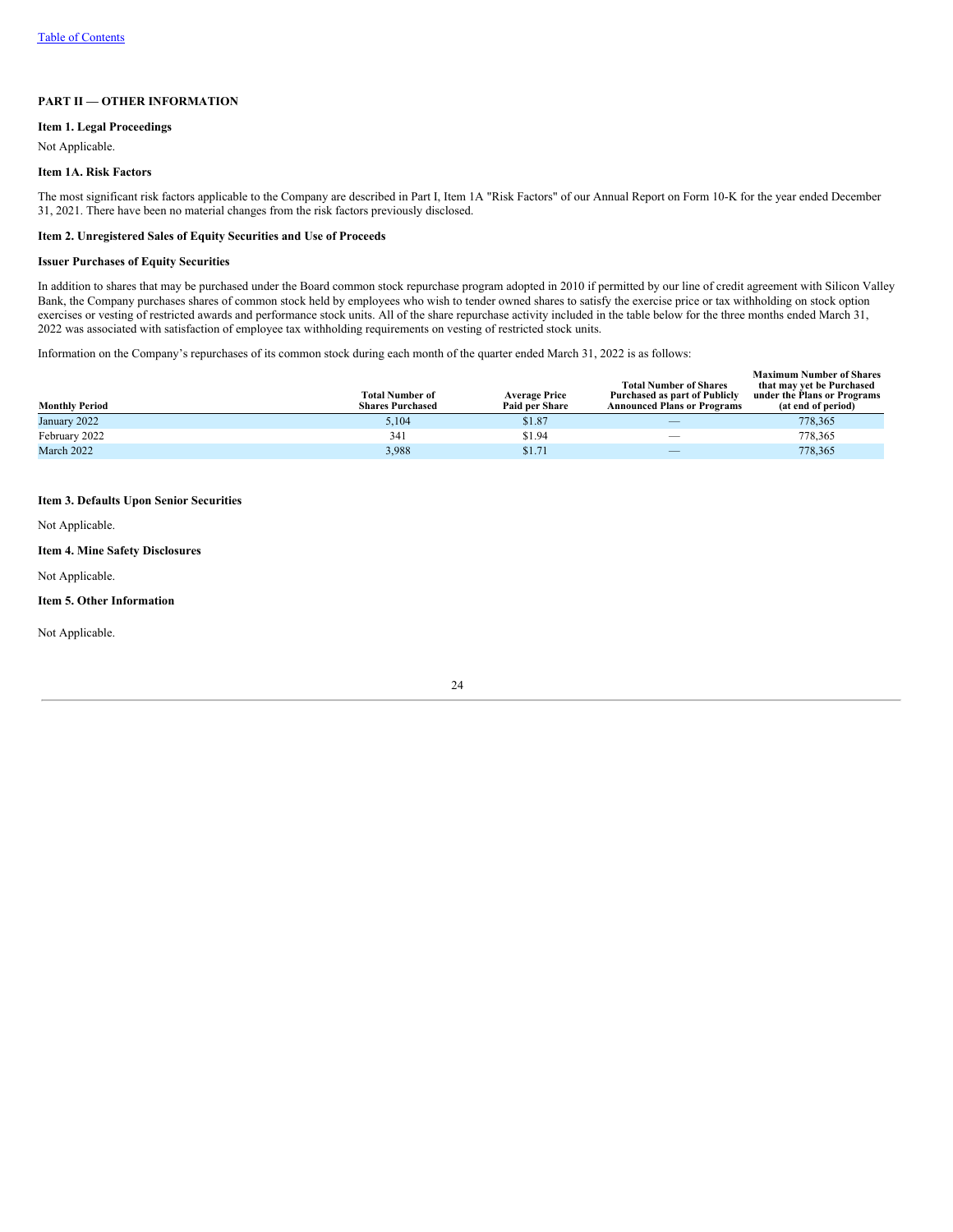## **Item 6. Exhibits**

(a) The following exhibits are included herein:

- [31.1](#page-26-0)‡ [Certificate](#page-26-0) of Chief Executive Officer pursuant to Rules 13a-14(a) and 15d-14(a) of the Exchange Act.
- [31.2](#page-27-0)‡ [Certificate](#page-27-0) of Chief Financial Officer pursuant to Rules 13a-14(a) and 15d-14(a) of the Exchange Act.

101‡ Interactive Data Files Pursuant to Rule 405 of Regulation S-T, formatted in Inline XBRL: (i) Condensed Consolidated Balance Sheets as of March 31, 2022 and December 31, 2021, (ii) Condensed Consolidated Statements of Operations for the three months ended March 31, 2022 and 2021, (iii) Condensed Consolidated Statements of Comprehensive Loss for the three months ended March 31, 2022 and 2021, (iv) Condensed Consolidated Statements of Stockholders' Equity for the three months ended March 31, 2022 and 2021, (v) Condensed Consolidated Statements of Cash Flows for the three months ended March 31, 2022 and 2021 and (vi) Notes to Condensed Consolidated Financial Statements

104‡ The cover page from the Company's Quarterly Report on Form 10-Q for the quarter ended March 31, 2022, formatted in Inline XBRL

 $\mathcal{L}_\text{max}$ † Filed herewith.

<span id="page-24-0"></span>‡ Furnished herewith.

[<sup>32</sup>](#page-28-0)† [Certifications](#page-28-0) pursuant to 18 U.S.C. §1350.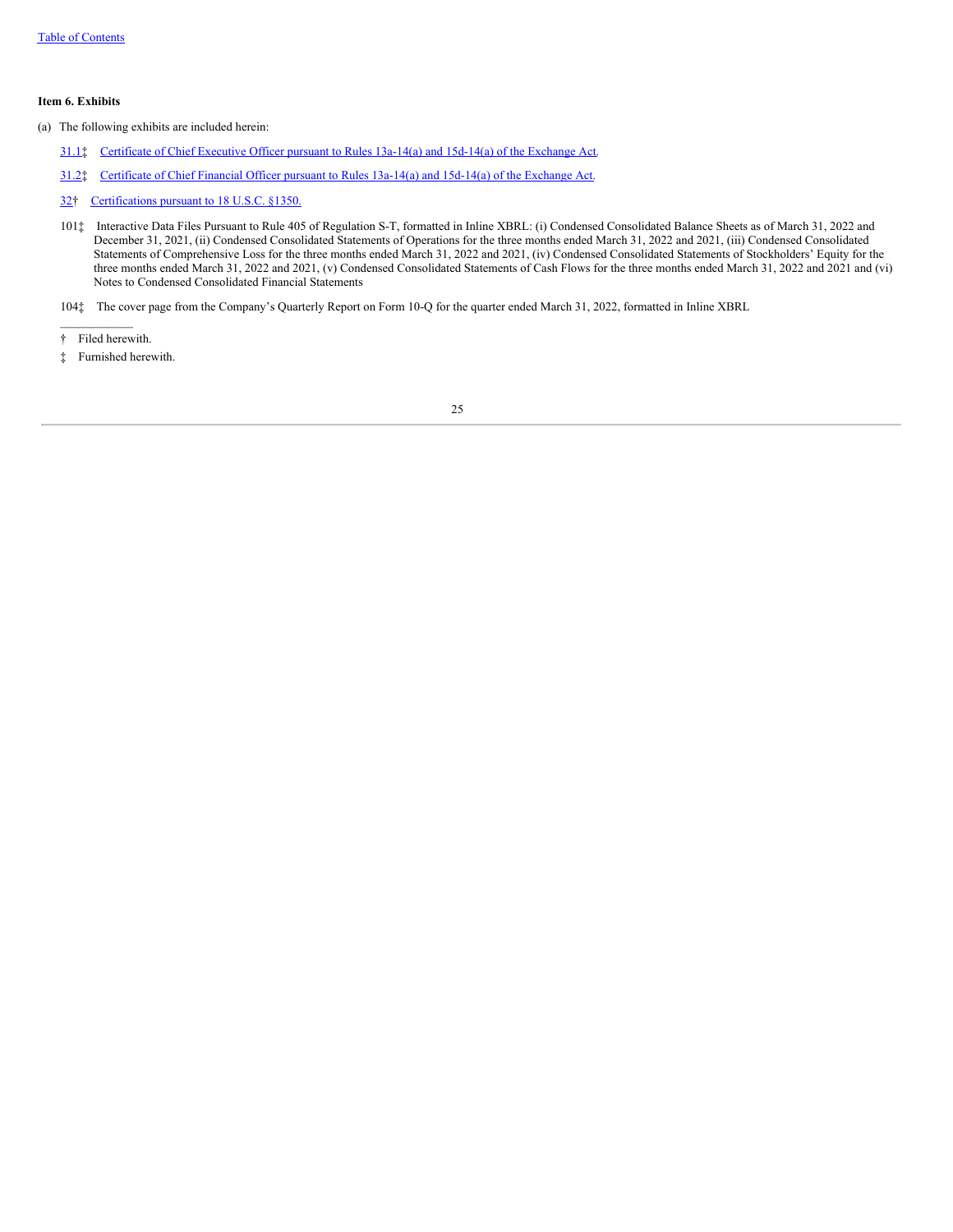## **SIGNATURES**

In accordance with the Exchange Act, the registrant has duly caused this report to be signed on its behalf by the undersigned thereto duly authorized.

|       |              |     | <b>OUMU CORPORATION</b>                                     |
|-------|--------------|-----|-------------------------------------------------------------|
|       |              |     | Registrant                                                  |
| Date: | May 16, 2022 | By: | /s/ Rose Bentley                                            |
|       |              |     | Rose Bentley                                                |
|       |              |     | President and Chief Executive Officer                       |
|       |              |     | (Principal Executive Officer)                               |
| Date: | May 16, 2022 | By: | /s/ Thomas A. Krueger                                       |
|       |              |     | Thomas A. Krueger                                           |
|       |              |     | Chief Financial Officer                                     |
|       |              |     | (Principal Financial Officer, Principal Accounting Officer) |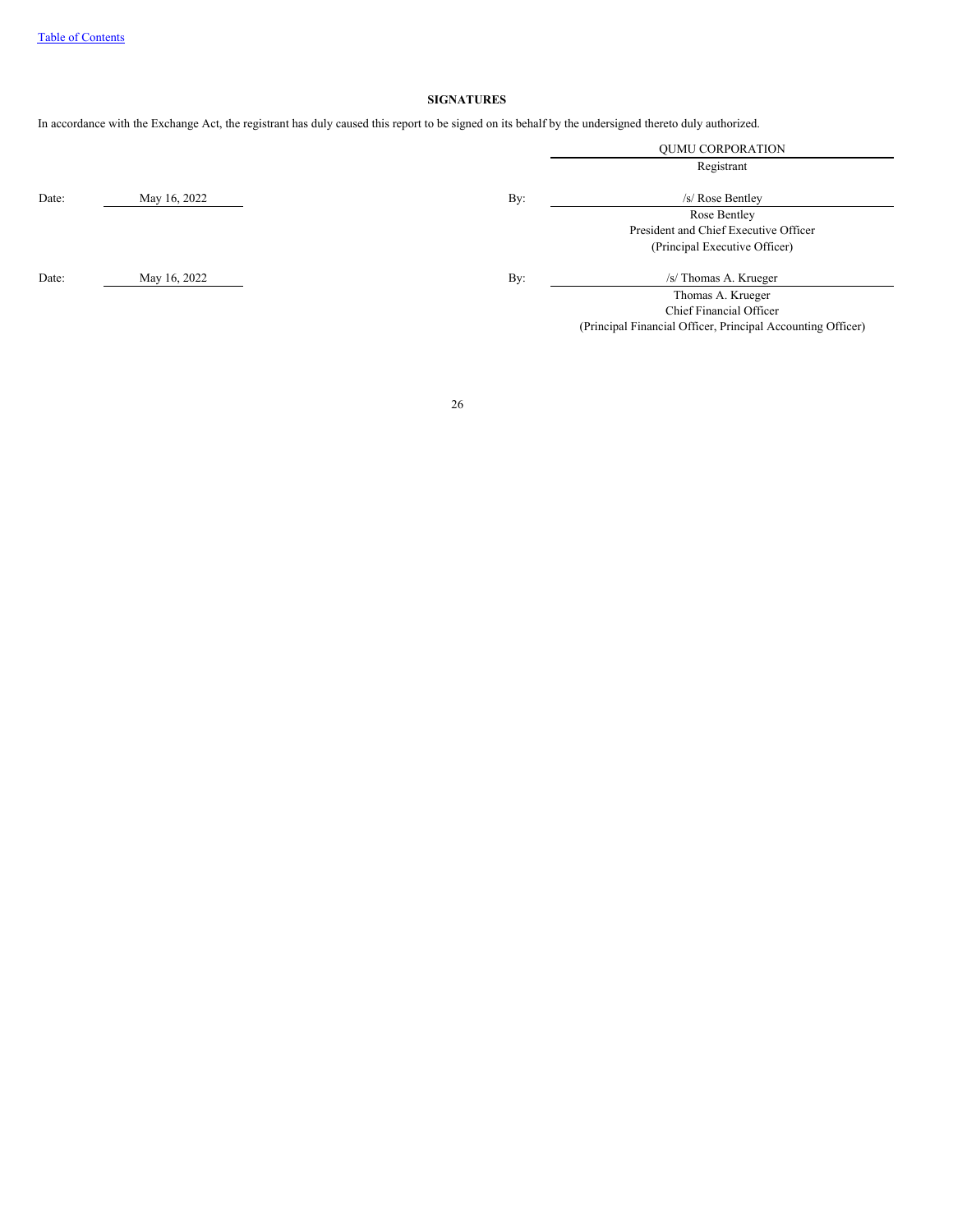## **CERTIFICATION**

<span id="page-26-0"></span>I, Rose Bentley, certify that:

- 1. I have reviewed this Form 10-Q of Qumu Corporation;
- 2. Based on my knowledge, this report does not contain any untrue statement of a material fact or omit to state a material fact necessary to make the statements made, in light of the circumstances under which such statements were made, not misleading with respect to the period covered by this report;
- 3. Based on my knowledge, the financial statements, and other financial information included in this report, fairly present in all material respects the financial condition, results of operations and cash flows of the registrant as of, and for, the periods presented in this report;
- 4. The registrant's other certifying officer(s) and I are responsible for establishing and maintaining disclosure controls and procedures (as defined in Exchange Act Rules 13a-15(e) and 15d-15(e)) and internal control over financial reporting (as defined in Exchange Act Rules 13a-15(f) and 15d-15(f)) for the registrant and have:
	- a) Designed such disclosure controls and procedures, or caused such disclosure controls and procedures to be designed under our supervision, to ensure that material information relating to the registrant, including its consolidated subsidiaries, is made known to us by others within those entities, particularly during the period in which this report is being prepared;
	- b) Designed such internal control over financial reporting, or caused such internal control over financial reporting to be designed under our supervision, to provide reasonable assurance regarding the reliability of financial reporting and the preparation of financial statements for external purposes in accordance with generally accepted accounting principles;
	- c) Evaluated the effectiveness of the registrant's disclosure controls and procedures and presented in this report our conclusions about the effectiveness of the disclosure controls and procedures, as of the end of the period covered by this report based on such evaluation; and
	- d) Disclosed in this report any change in the registrant's internal control over financial reporting that occurred during the registrant's most recent fiscal quarter (the registrant's fourth fiscal quarter in the case of an annual report) that has materially affected, or is reasonably likely to materially affect, the registrant's internal control over financial reporting; and
- 5. The registrant's other certifying officer(s) and I have disclosed, based on our most recent evaluation of internal control over financial reporting, to the registrant's auditors and the audit committee of the registrant's board of directors (or persons performing the equivalent functions):
	- a) All significant deficiencies and material weaknesses in the design or operation of internal control over financial reporting which are reasonably likely to adversely affect the registrant's ability to record, process, summarize and report financial information; and
	- b) Any fraud, whether or not material, that involves management or other employees who have a significant role in the registrant's internal control over financial reporting.

Date: May 16, 2022 /s/ Rose Bentley

Rose Bentley President and Chief Executive Officer (Principal Executive Officer)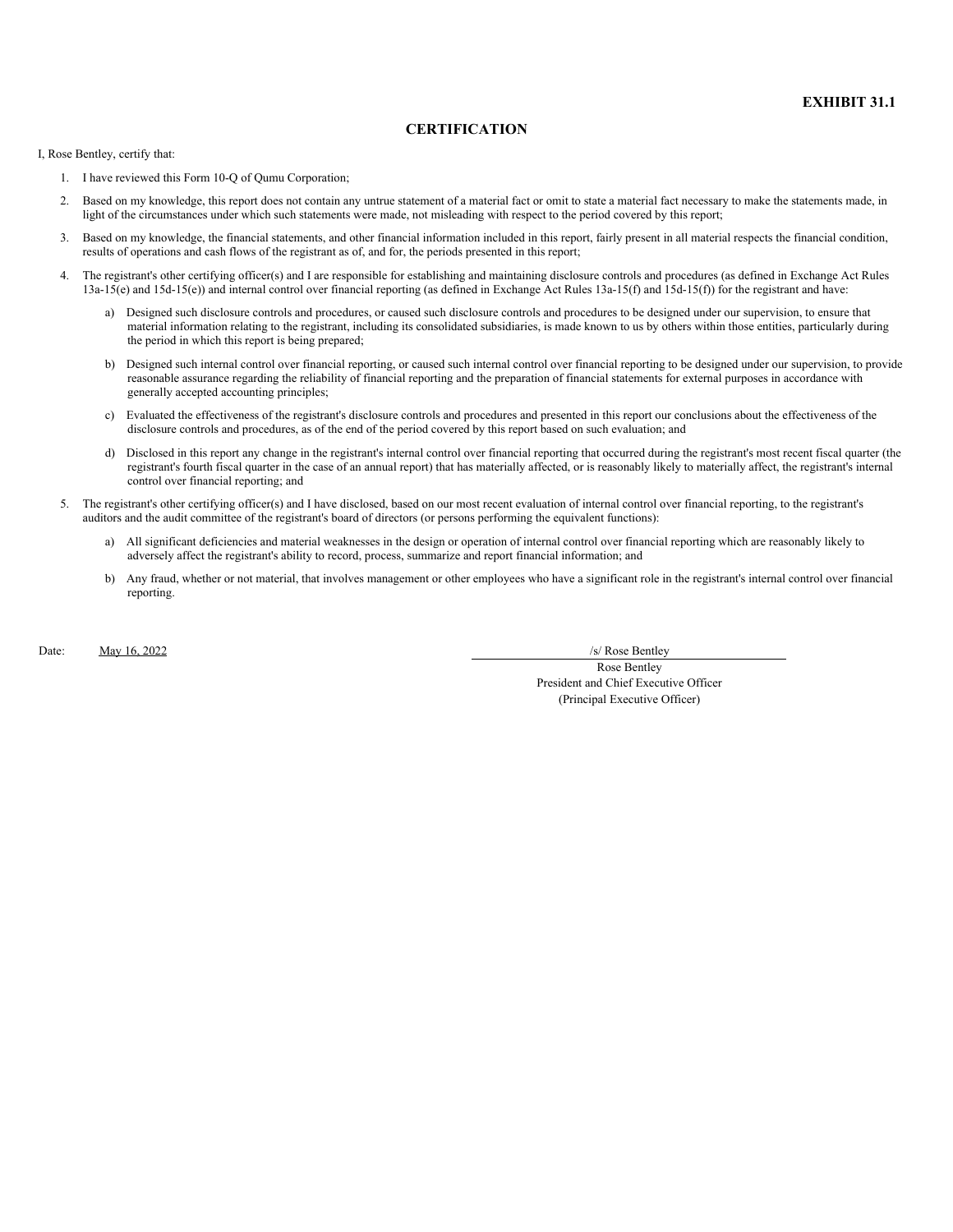## **CERTIFICATION**

<span id="page-27-0"></span>I, Thomas A. Krueger, certify that:

- 1. I have reviewed this Form 10-Q of Qumu Corporation;
- 2. Based on my knowledge, this report does not contain any untrue statement of a material fact or omit to state a material fact necessary to make the statements made, in light of the circumstances under which such statements were made, not misleading with respect to the period covered by this report;
- 3. Based on my knowledge, the financial statements, and other financial information included in this report, fairly present in all material respects the financial condition, results of operations and cash flows of the registrant as of, and for, the periods presented in this report;
- 4. The registrant's other certifying officer(s) and I are responsible for establishing and maintaining disclosure controls and procedures (as defined in Exchange Act Rules 13a-15(e) and 15d-15(e)) and internal control over financial reporting (as defined in Exchange Act Rules 13a-15(f) and 15d-15(f)) for the registrant and have:
	- a) Designed such disclosure controls and procedures, or caused such disclosure controls and procedures to be designed under our supervision, to ensure that material information relating to the registrant, including its consolidated subsidiaries, is made known to us by others within those entities, particularly during the period in which this report is being prepared;
	- b) Designed such internal control over financial reporting, or caused such internal control over financial reporting to be designed under our supervision, to provide reasonable assurance regarding the reliability of financial reporting and the preparation of financial statements for external purposes in accordance with generally accepted accounting principles;
	- c) Evaluated the effectiveness of the registrant's disclosure controls and procedures and presented in this report our conclusions about the effectiveness of the disclosure controls and procedures, as of the end of the period covered by this report based on such evaluation; and
	- d) Disclosed in this report any change in the registrant's internal control over financial reporting that occurred during the registrant's most recent fiscal quarter (the registrant's fourth fiscal quarter in the case of an annual report) that has materially affected, or is reasonably likely to materially affect, the registrant's internal control over financial reporting; and
- 5. The registrant's other certifying officer(s) and I have disclosed, based on our most recent evaluation of internal control over financial reporting, to the registrant's auditors and the audit committee of the registrant's board of directors (or persons performing the equivalent functions):
	- a) All significant deficiencies and material weaknesses in the design or operation of internal control over financial reporting which are reasonably likely to adversely affect the registrant's ability to record, process, summarize and report financial information; and
	- b) Any fraud, whether or not material, that involves management or other employees who have a significant role in the registrant's internal control over financial reporting.

Date: May 16, 2022 *S/ Thomas A. Krueger May 16, 2022 S/ Thomas A. Krueger* 

Thomas A. Krueger Chief Financial Officer (Principal Financial Officer, Principal Accounting Officer)